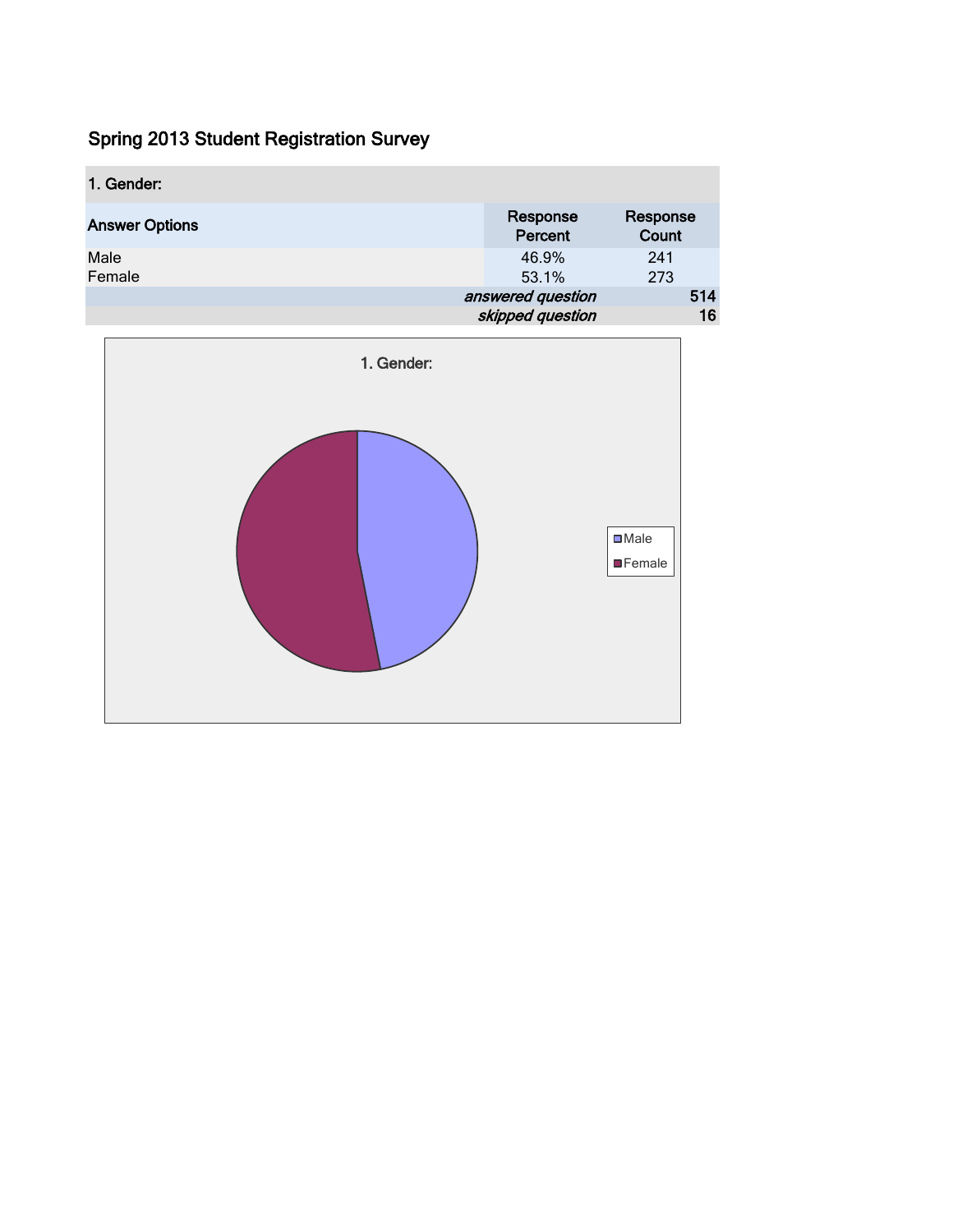| 2. The campus I am / will be attending is: |                     |                   |
|--------------------------------------------|---------------------|-------------------|
| <b>Answer Options</b>                      | Response<br>Percent | Response<br>Count |
| <b>National Campus</b>                     | 37.8%               | 196               |
| <b>Chuuk Campus</b>                        | 0.2%                |                   |
| Kosrae Campus                              | 0.0%                | 0                 |
| Pohnpei Campus                             | 46.1%               | 239               |
| Yap Campus                                 | 16.0%               | 83                |
| <b>FSM FMI Campus</b>                      | $0.0\%$             | 0                 |
|                                            | answered question   | 519               |
|                                            | skipped question    |                   |

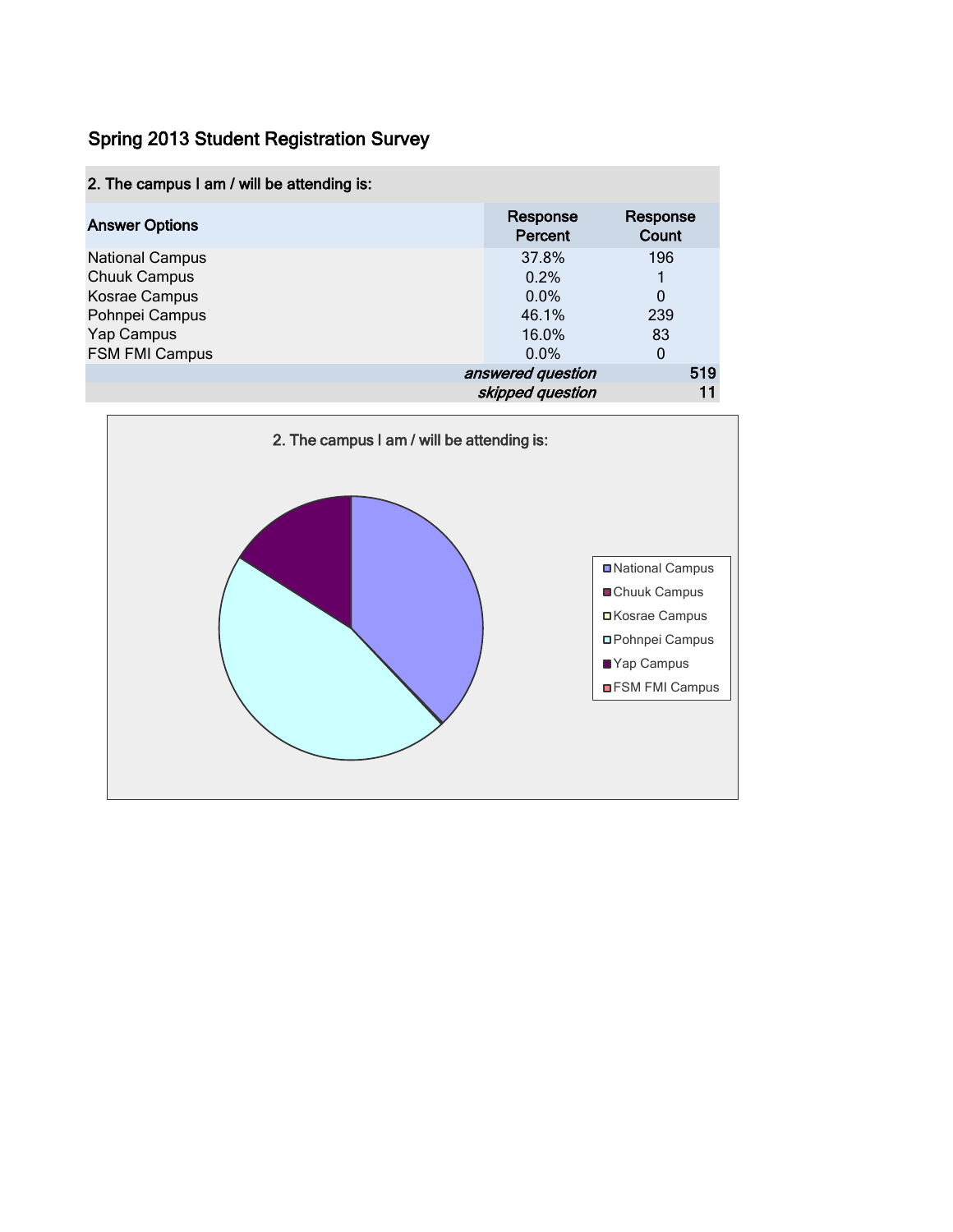| 3. Classification:    |                     |                   |
|-----------------------|---------------------|-------------------|
| <b>Answer Options</b> | Response<br>Percent | Response<br>Count |
| Freshmen              | 72.9%               | 349               |
| Sophomore             | 20.5%               | 98                |
| 3rd Year Student      | 5.6%                | 27                |
| 4th Year Student      | 1.0%                | 5                 |
|                       | answered question   | 479               |
|                       | skipped question    | 51                |

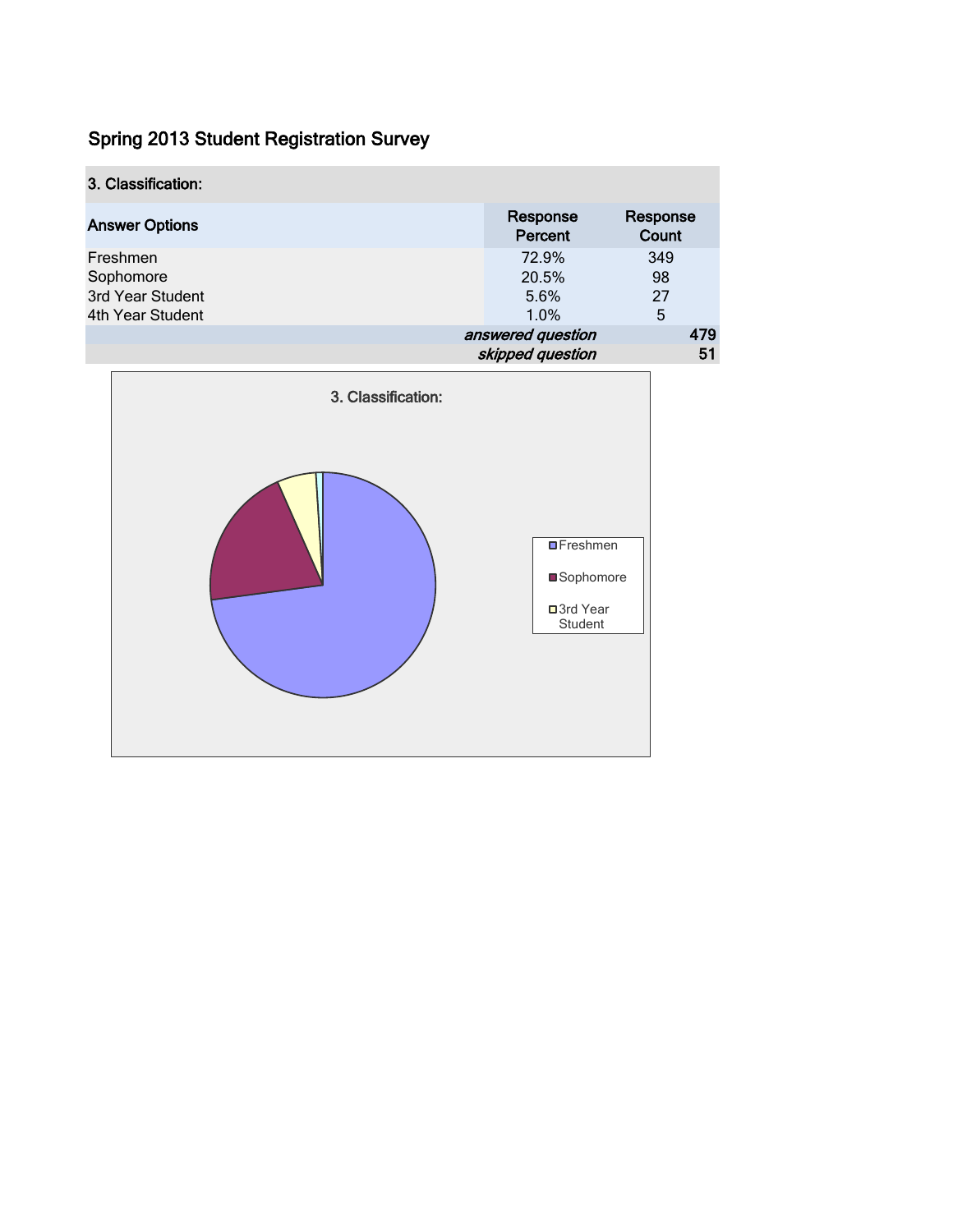| 4. Registration Status: |                     |                   |
|-------------------------|---------------------|-------------------|
| <b>Answer Options</b>   | Response<br>Percent | Response<br>Count |
| <b>New</b>              | 63.1%               | 318               |
| Continuing              | 28.6%               | 144               |
| Transfer                | 1.4%                | 7                 |
| Returning               | 6.9%                | 35                |
|                         | answered question   | 504               |
|                         | skipped question    | 26                |

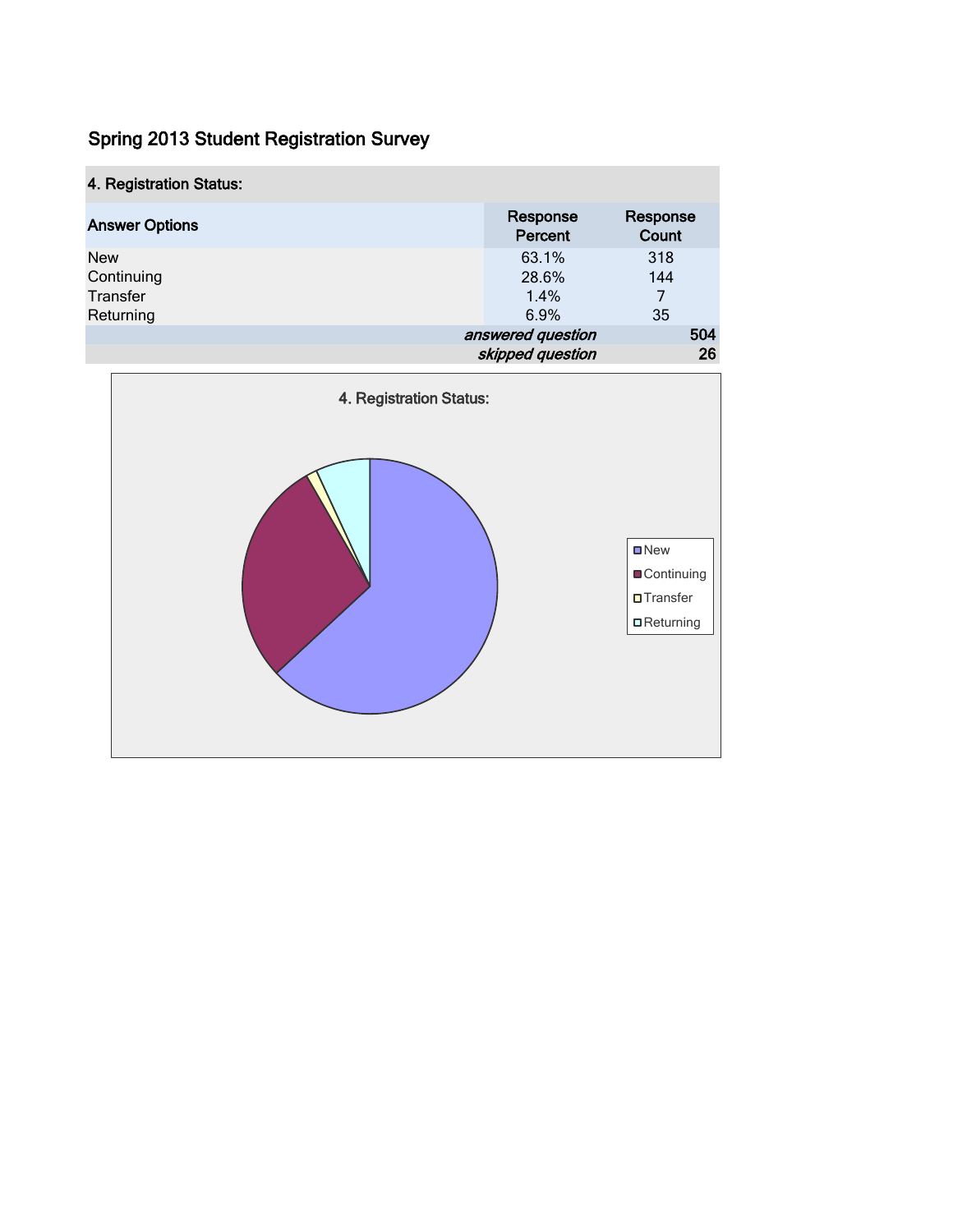|                       | 5. Please indicate your major / program below:                     |                       |
|-----------------------|--------------------------------------------------------------------|-----------------------|
| <b>Answer Options</b> |                                                                    | <b>Response Count</b> |
|                       |                                                                    | 443                   |
|                       | answered question<br>skipped question                              | 443<br>87             |
| <b>Number</b>         | Categories                                                         | <b>Response Count</b> |
|                       | 1 AA in HCOP                                                       | 42                    |
|                       | 2 AA in Teacher Preparation                                        | 12                    |
|                       | 3 AAS in Telecommunication                                         | 9<br>3                |
|                       | 4 Accounting<br>5 Ace                                              | 33                    |
|                       | 6 AFT                                                              | 13                    |
|                       | 7 Agriculture                                                      | 27                    |
|                       | 8 AS in CIS                                                        | 36                    |
|                       | 9 BA in Elementary Educatio                                        | 7                     |
|                       | 10 Bookkeeping                                                     | 16                    |
|                       | 11 Building Maintenance                                            | 3                     |
|                       | 12 Building Technology                                             | 3                     |
|                       | 13 Business Administration                                         | 25                    |
|                       | 14 CA HATP                                                         | 6                     |
|                       | 15 CA in Trial Counseling                                          | $\overline{c}$        |
|                       | 16 Cabinet Making                                                  | 3                     |
|                       | 17 Carpentry                                                       | $\overline{2}$        |
|                       | 18 Certificate                                                     | 15<br>$\overline{2}$  |
|                       | 19 Certificate, Agriculture<br>20 Certificate, Secretarial Science | 3                     |
|                       | 21 Electrical                                                      | $\overline{4}$        |
|                       | 22 Electronics                                                     | 14                    |
|                       | <b>23 HTM</b>                                                      | $\boldsymbol{9}$      |
|                       | 24 Liberal Arts                                                    | 52                    |
|                       | 25 Marine Science                                                  | 12                    |
|                       | 26 Micronesian Studies                                             | 20                    |
|                       | 27 Not Indicated                                                   | 19                    |
|                       | 28 Nursing                                                         | 5                     |
|                       | 29 Secretarial Science                                             | 9                     |
|                       | 30 TYC in Public Health                                            | 3                     |
|                       | 31 TYC Teacher Preparation                                         | $\overline{2}$        |
|                       | 32 Uncategorized<br><b>Total</b>                                   | 32<br>443             |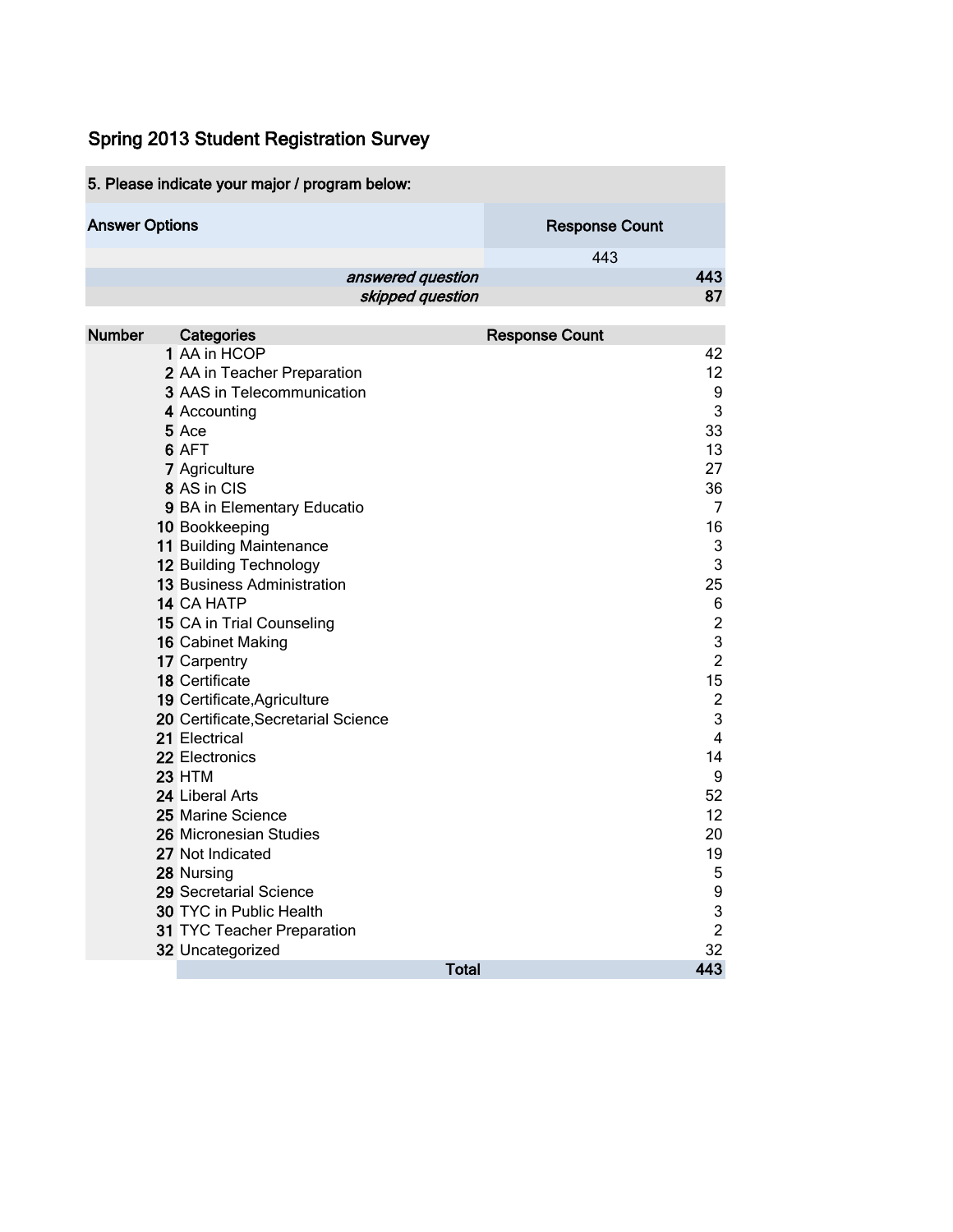| 6. State of Origin:    |                     |                   |
|------------------------|---------------------|-------------------|
| <b>Answer Options</b>  | Response<br>Percent | Response<br>Count |
| Chuuk                  | 4.9%                | 24                |
| Kosrae                 | 3.5%                | 17                |
| Pohnpei                | 70.7%               | 347               |
| Yap                    | 16.7%               | 82                |
| Other (please specify) | 4.3%                | 21                |
|                        | answered question   | 491               |
|                        | skipped question    | 39                |
|                        |                     |                   |

| <b>Number</b> | Other (please specify) | Response<br>Count  |    |
|---------------|------------------------|--------------------|----|
|               | 1 Bangladeah           |                    | 2  |
|               | 2 Not Indicated        |                    | 15 |
|               | 3 Nukuoro              |                    | 2  |
|               | 4 Palau                |                    |    |
|               | 5US                    |                    |    |
|               |                        | <b>Other Total</b> |    |

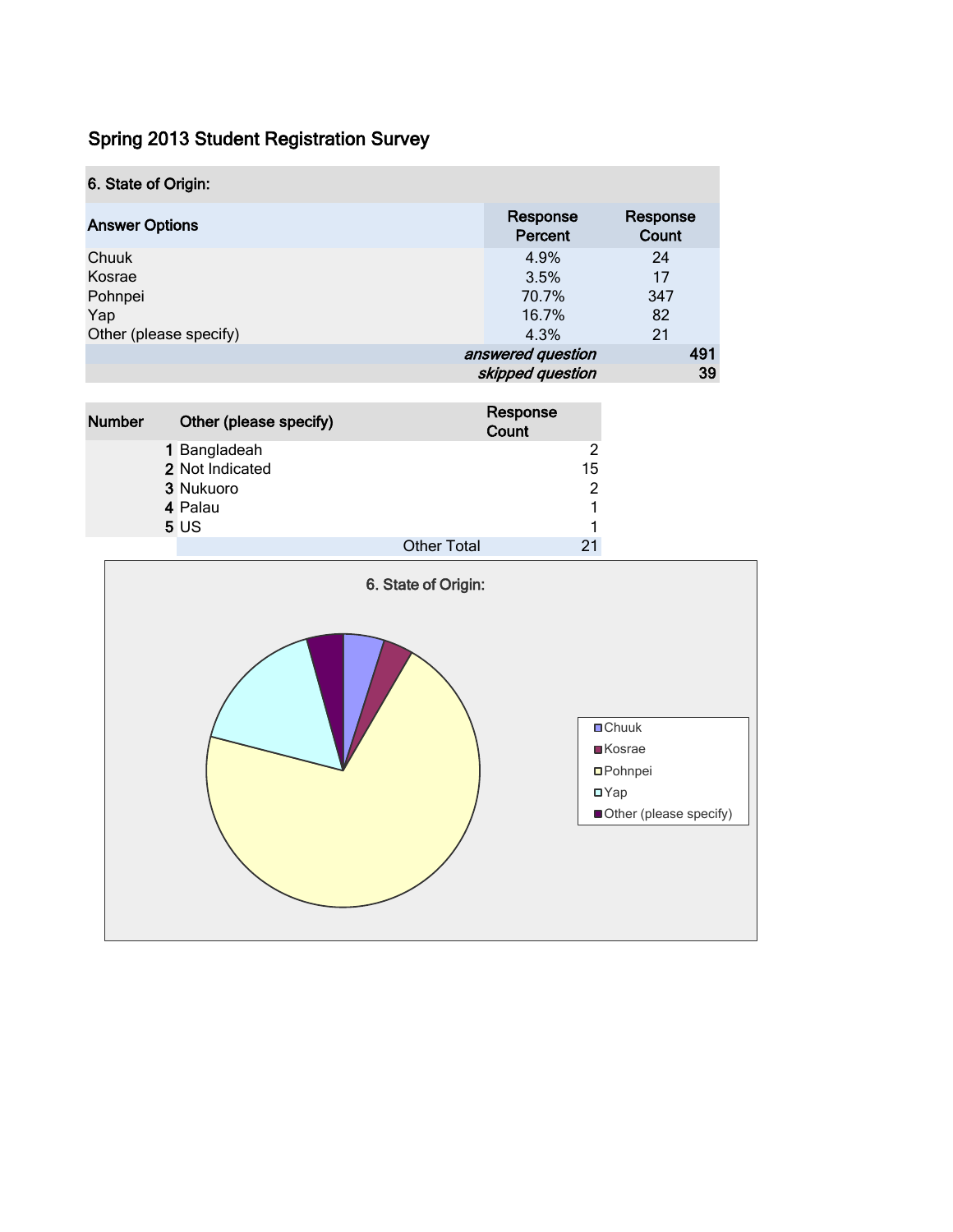| 1. Hours set for registration. |                     |                   |
|--------------------------------|---------------------|-------------------|
| <b>Answer Options</b>          | Response<br>Percent | Response<br>Count |
| Very satisfied                 | 41.3%               | 217               |
| Satisfied                      | 42.2%               | 222               |
| <b>Neutral</b>                 | 10.8%               | 57                |
| <b>Dissatisfied</b>            | 4.8%                | 25                |
| Very Dissatisfied              | 1.0%                | 5                 |
|                                | answered question   | 526               |
|                                | skipped question    |                   |

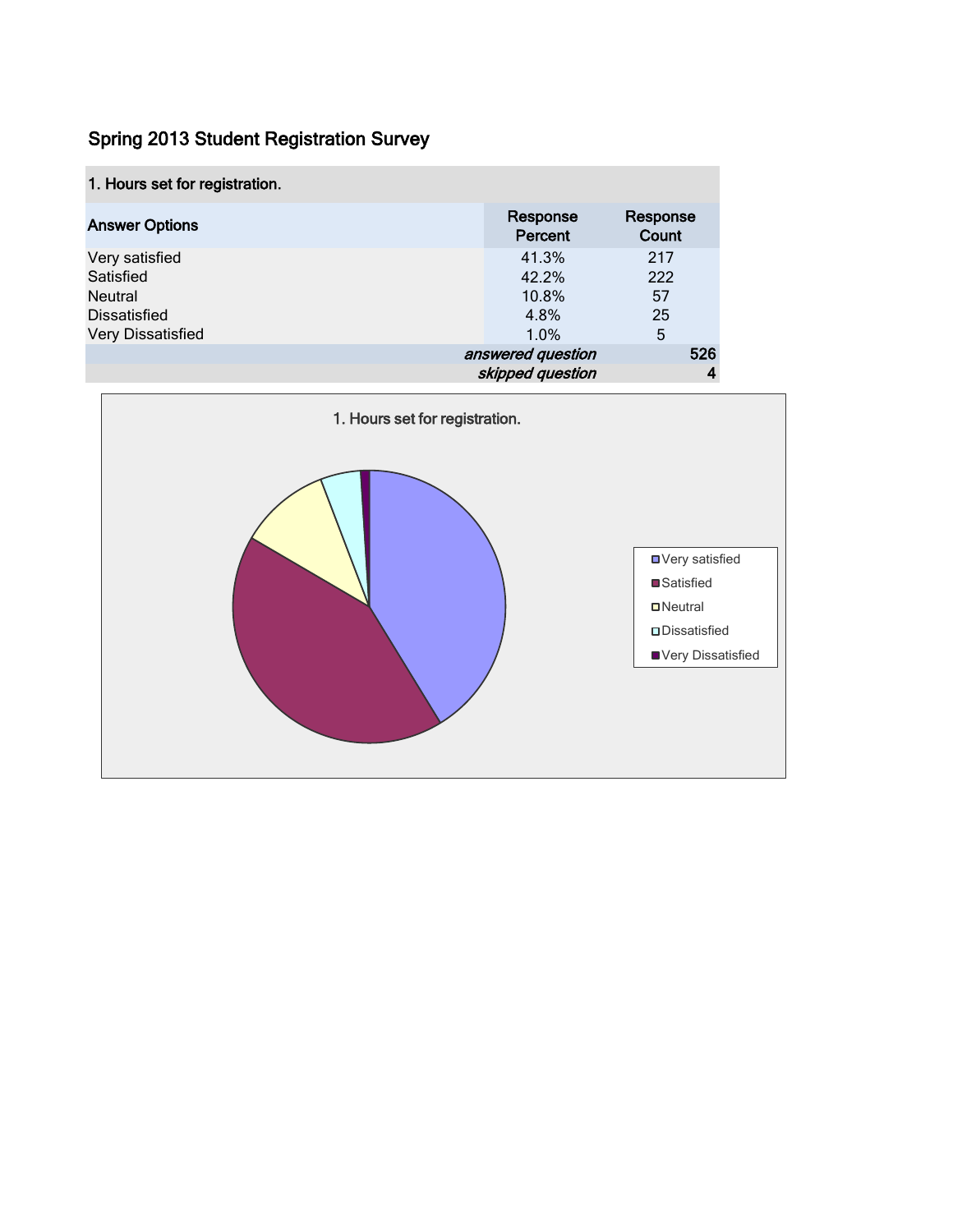| 2. Forms used for registration |                     |                   |
|--------------------------------|---------------------|-------------------|
| <b>Answer Options</b>          | Response<br>Percent | Response<br>Count |
| Very satisfied                 | 40.4%               | 211               |
| Satisfied                      | 45.6%               | 238               |
| <b>Neutral</b>                 | 11.5%               | 60                |
| <b>Dissatisfied</b>            | 1.1%                | 6                 |
| Very Dissatisfied              | 1.3%                |                   |
|                                | answered question   | 522               |
|                                | skipped question    | 8                 |

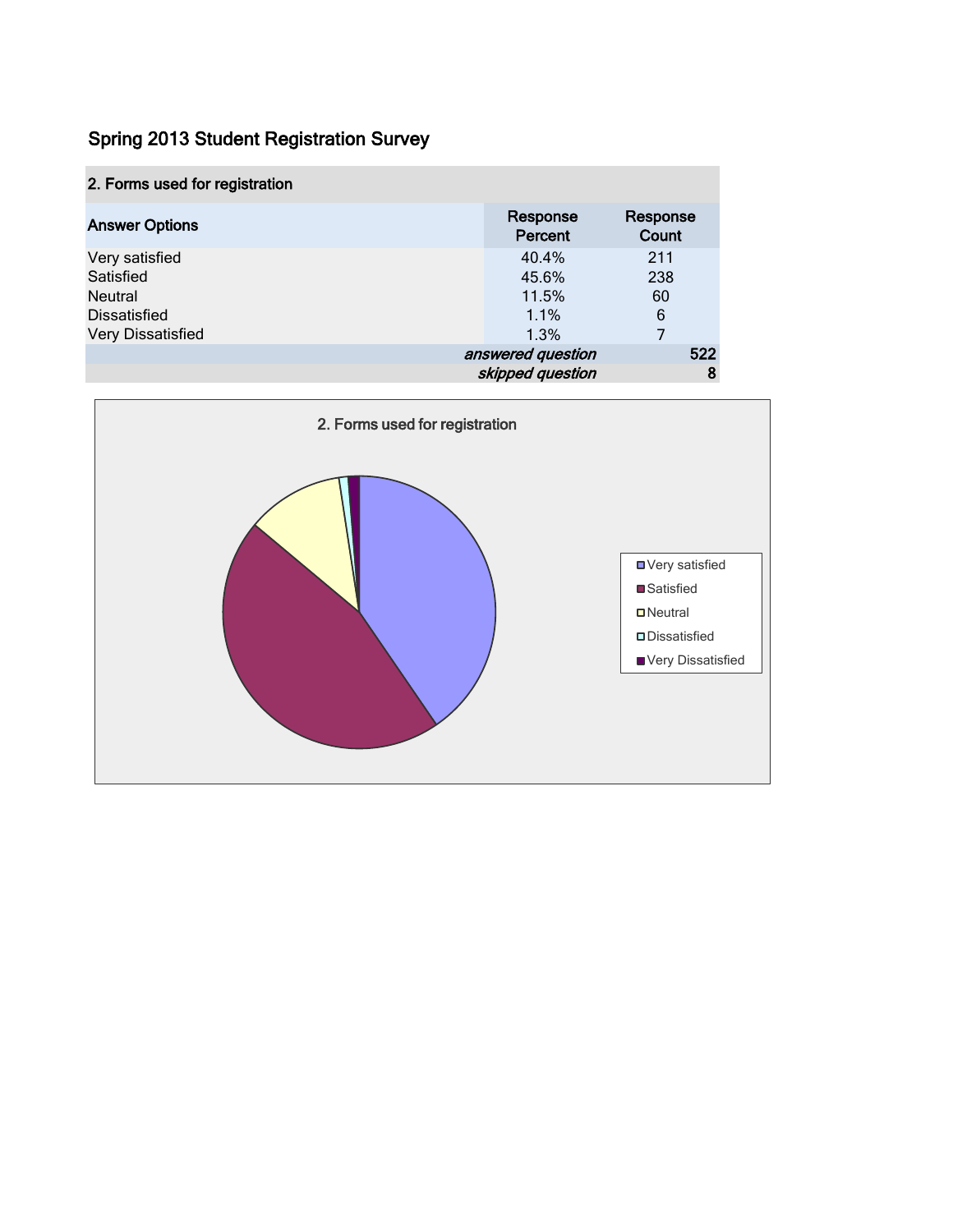|  |  |  |  | 3. Location used for registration. |
|--|--|--|--|------------------------------------|
|--|--|--|--|------------------------------------|

| <b>Answer Options</b> | Response<br>Percent | Response<br>Count |
|-----------------------|---------------------|-------------------|
| Very satisfied        | 37.0%               | 193               |
| Satisfied             | 40.8%               | 213               |
| <b>Neutral</b>        | 15.5%               | 81                |
| <b>Dissatisfied</b>   | 4.2%                | 22                |
| Very dissatisfied     | 2.5%                | 13                |
|                       | answered question   | 522               |
|                       | skipped question    | 8                 |

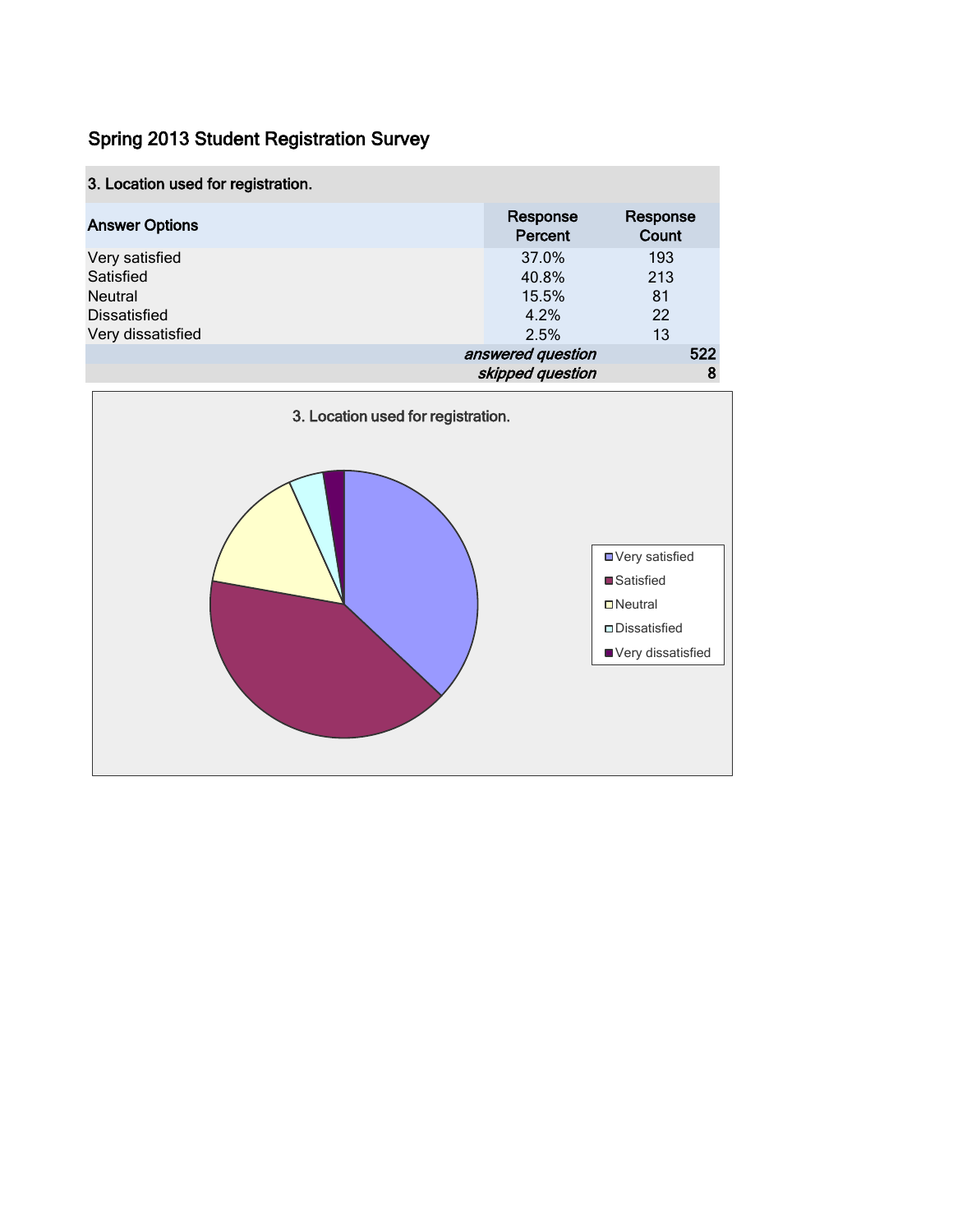|  |  |  |  | 4. Lay-out used for registration. |  |
|--|--|--|--|-----------------------------------|--|
|--|--|--|--|-----------------------------------|--|

| <b>Answer Options</b> | Response<br>Percent | Response<br>Count |
|-----------------------|---------------------|-------------------|
| <b>Very Satisfied</b> | 33.0%               | 173               |
| Satisfied             | 41.8%               | 219               |
| <b>Neutral</b>        | 18.5%               | 97                |
| <b>Dissatisfied</b>   | 5.3%                | 28                |
| Very dissatisfied     | 1.3%                |                   |
|                       | answered question   | 524               |
|                       | skipped question    | 6                 |

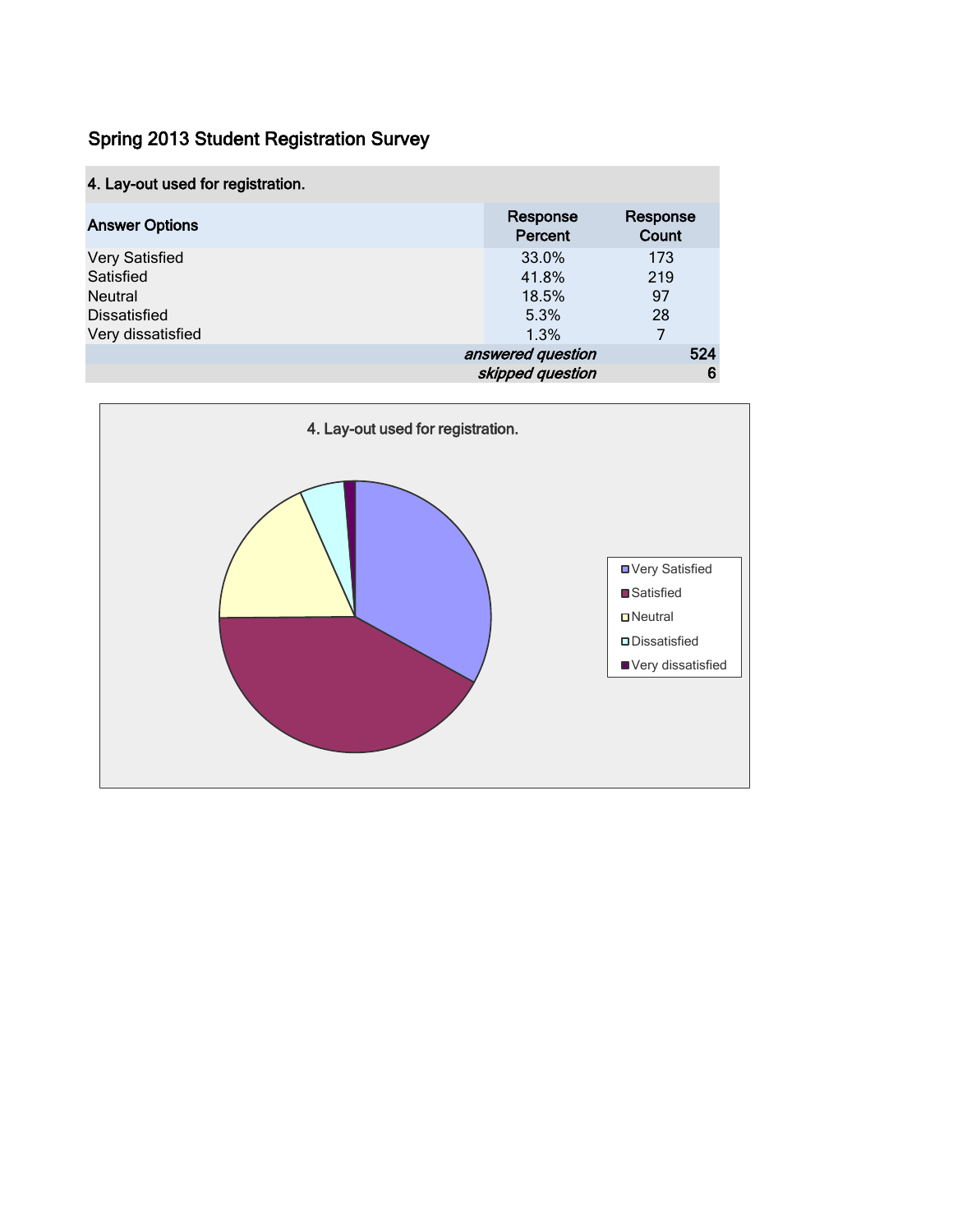| 5. Helpfulness of Admission & Records staff |                     |                   |
|---------------------------------------------|---------------------|-------------------|
| <b>Answer Options</b>                       | Response<br>Percent | Response<br>Count |
| Very satisfied                              | 45.8%               | 240               |
| Satisfied                                   | 37.8%               | 198               |
| Neutral                                     | 10.9%               | 57                |
| <b>Dissatisfied</b>                         | 2.9%                | 15                |
| Very dissatisfied                           | 2.7%                | 14                |
|                                             | answered question   | 524               |
|                                             | skipped question    | 6                 |

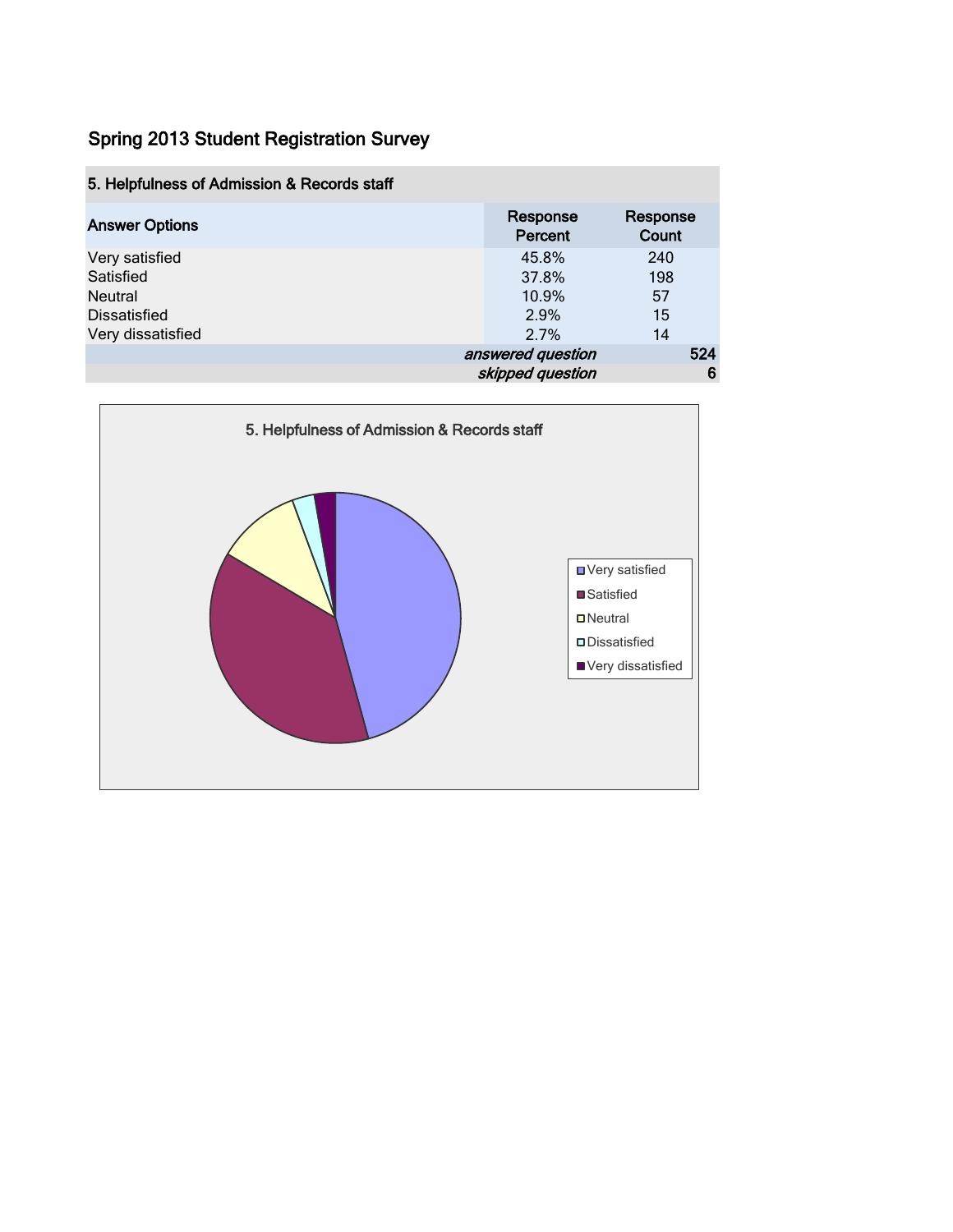| 6. Helpfulness of Financial Aid Office Staff |                     |                   |
|----------------------------------------------|---------------------|-------------------|
| <b>Answer Options</b>                        | Response<br>Percent | Response<br>Count |
| Very satisfied                               | 46.0%               | 240               |
| Satisfied                                    | 39.1%               | 204               |
| <b>Neutral</b>                               | 11.1%               | 58                |
| <b>Dissatisfied</b>                          | 2.5%                | 13                |
| Very dissatisfied                            | 1.3%                | 7                 |
|                                              | answered question   | 522               |
|                                              | skipped question    | 8                 |

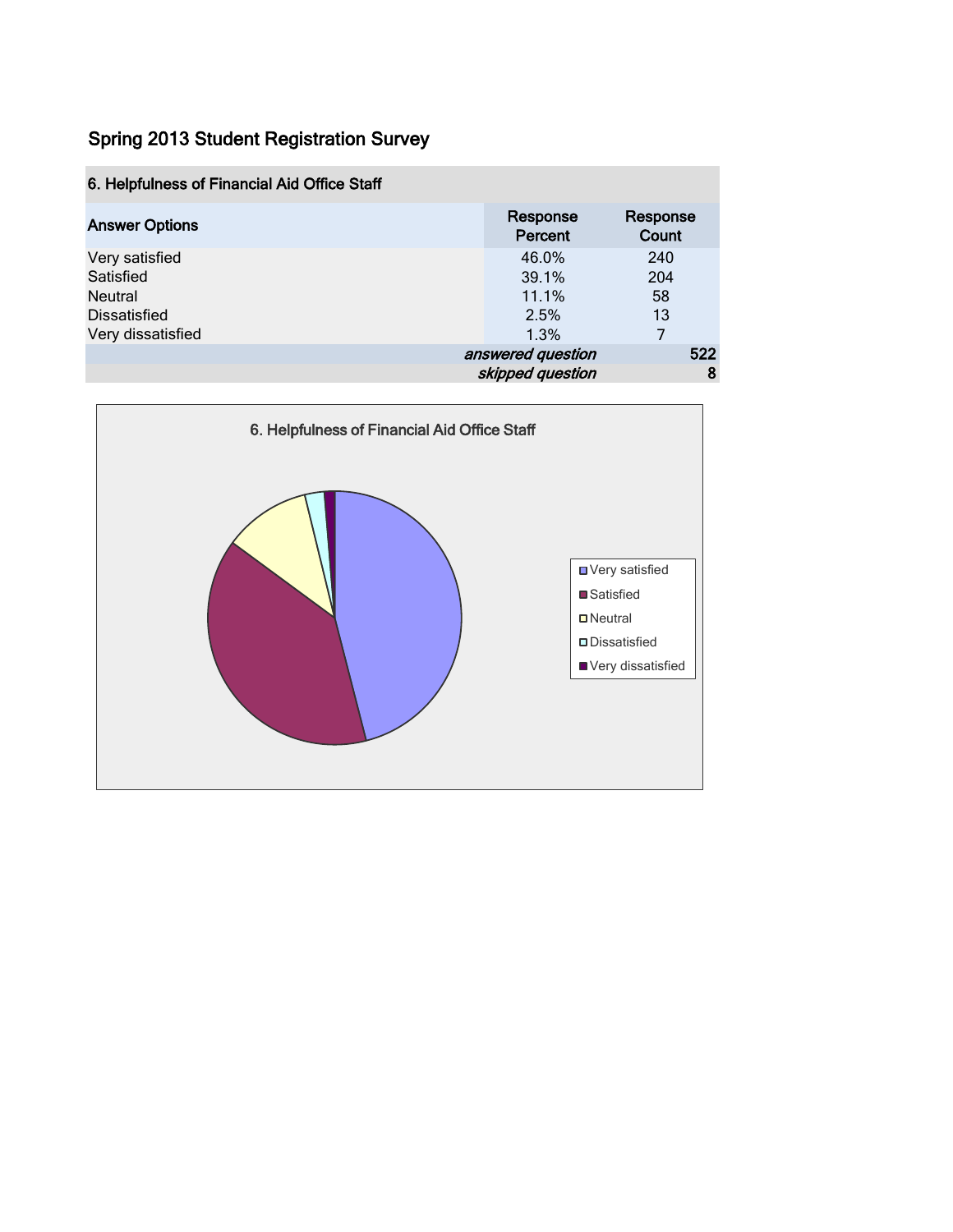| 7. Helpfulness of Business Office Staff |                     |                   |
|-----------------------------------------|---------------------|-------------------|
| <b>Answer Options</b>                   | Response<br>Percent | Response<br>Count |
| Very satisfied                          | 44.2%               | 233               |
| Satisfied                               | 37.0%               | 195               |
| <b>Neutral</b>                          | 13.1%               | 69                |
| Dissatisfied                            | 4.2%                | 22                |
| Very dissatisfied                       | 1.5%                | 8                 |
|                                         | answered question   | 527               |
|                                         | skipped question    | 3                 |

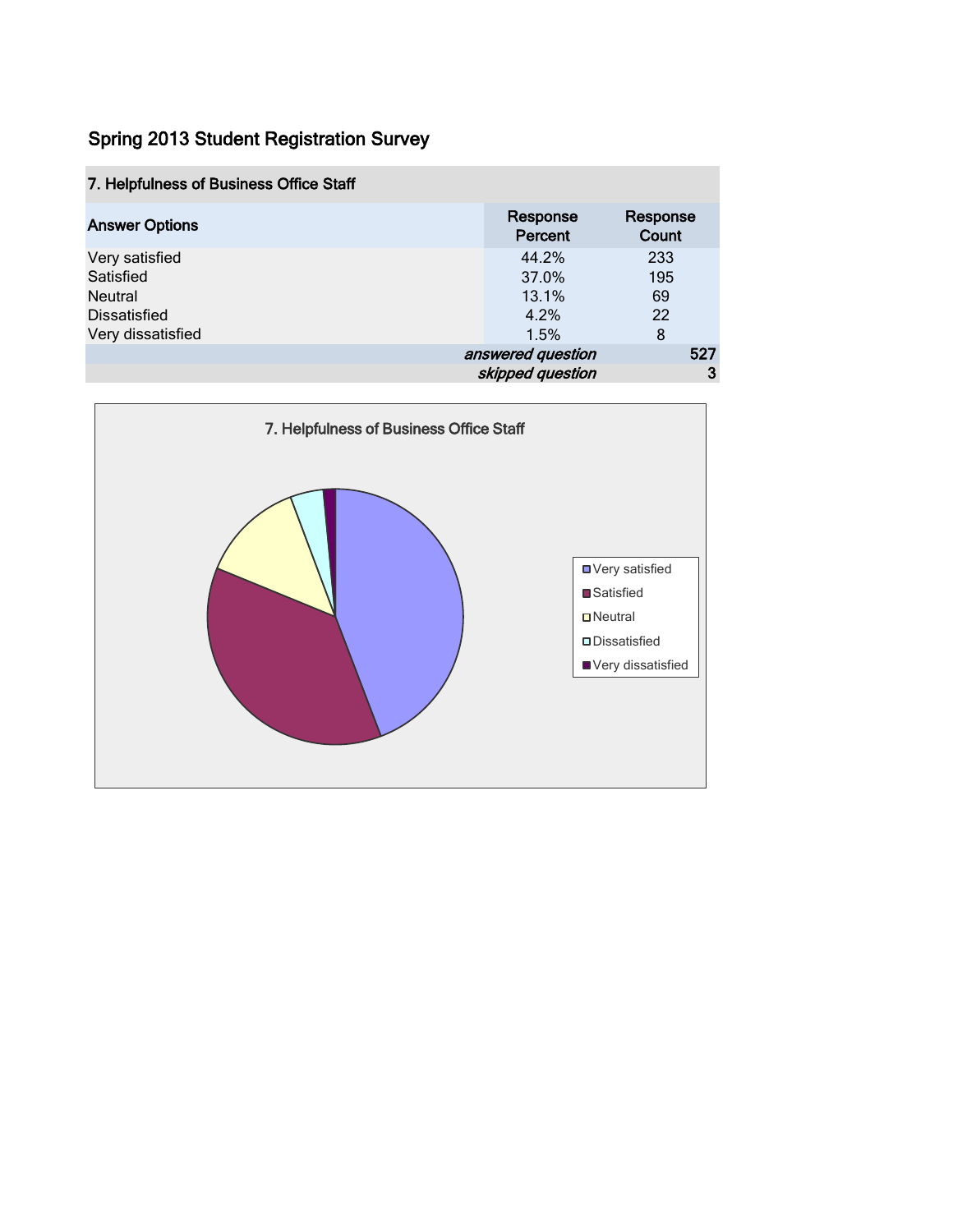|  |  |  |  |  | 8. Helpfulness of Peer Guides |
|--|--|--|--|--|-------------------------------|
|--|--|--|--|--|-------------------------------|

| <b>Answer Options</b> | Response<br>Percent | Response<br>Count |
|-----------------------|---------------------|-------------------|
| Very satisfied        | 44.0%               | 230               |
| Satisfied             | 35.4%               | 185               |
| <b>Neutral</b>        | 14.0%               | 73                |
| <b>Dissatisfied</b>   | 3.6%                | 19                |
| Very dissatisfied     | 3.1%                | 16                |
|                       | answered question   | 523               |
|                       | skipped question    |                   |

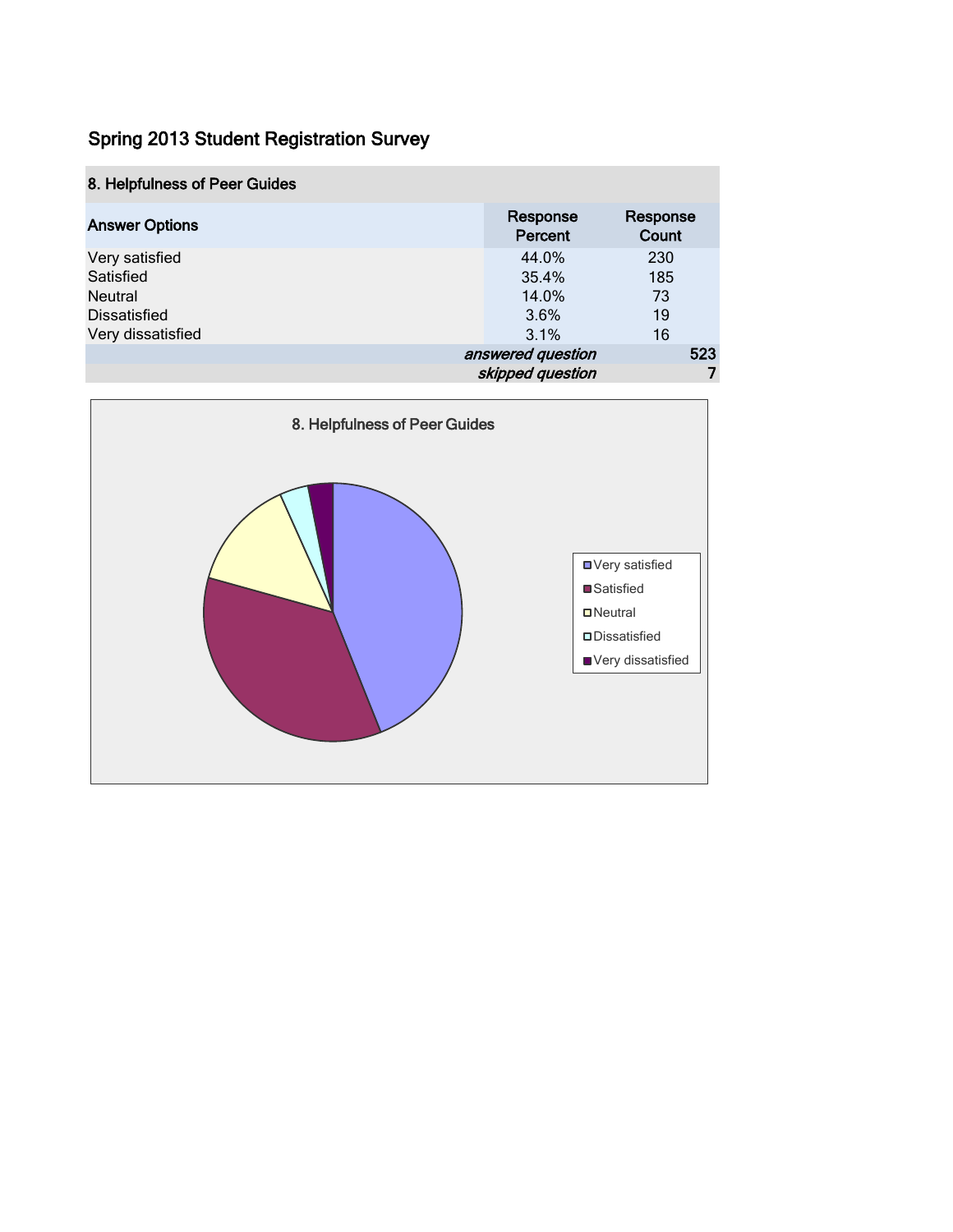| 9. Helpfulness of Information Technology Office staff                       |                                         |                              |
|-----------------------------------------------------------------------------|-----------------------------------------|------------------------------|
| <b>Answer Options</b>                                                       | Response<br>Percent                     | Response<br>Count            |
| Very satisfied<br>Satisfied<br>Neutral<br>Dissatisfied<br>Very dissatisfied | 41.1%<br>39.0%<br>14.0%<br>4.0%<br>1.9% | 215<br>204<br>73<br>21<br>10 |
|                                                                             | answered question<br>skipped question   | 523                          |

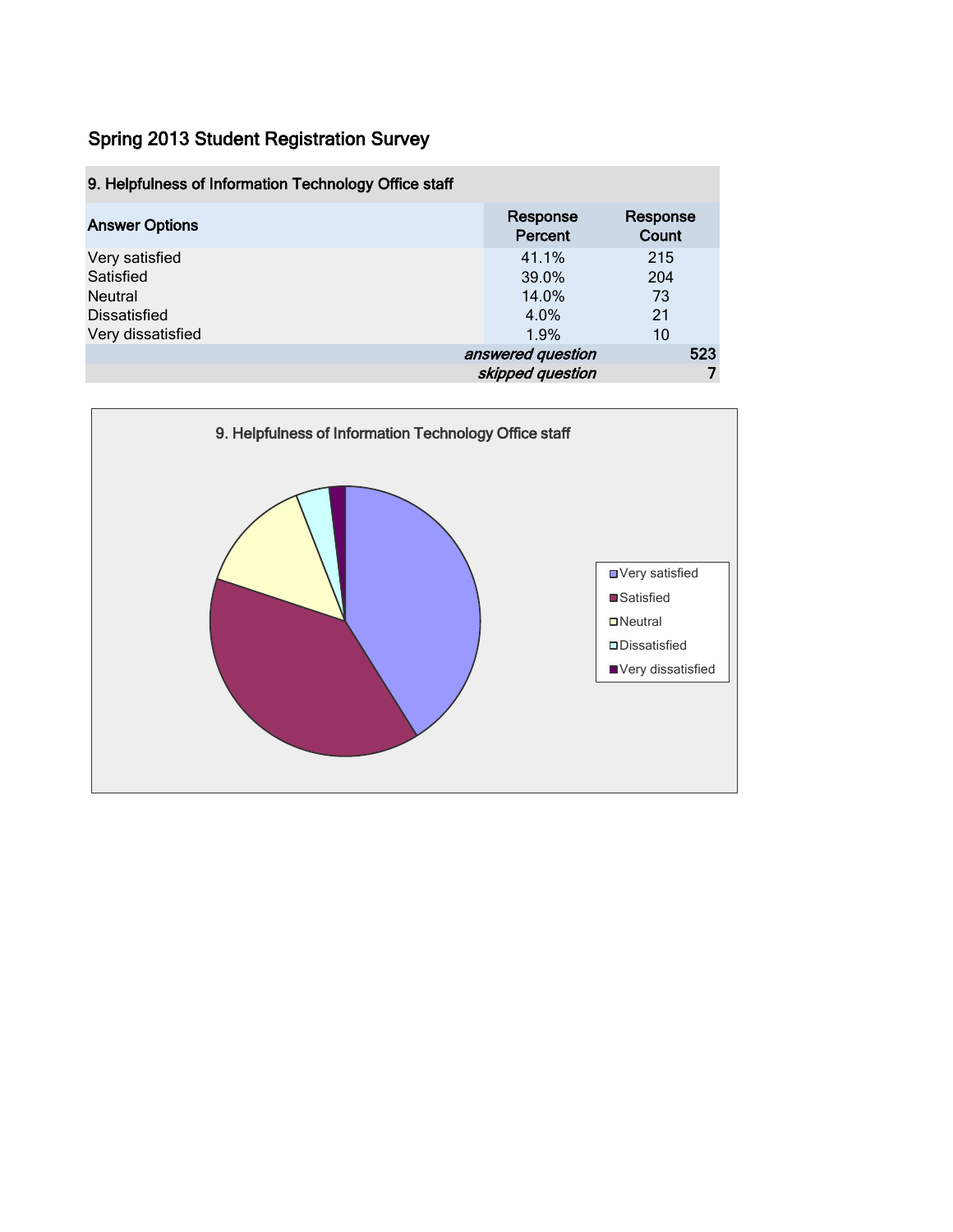| 10. Academic advising at the registration site |                     |                   |
|------------------------------------------------|---------------------|-------------------|
| <b>Answer Options</b>                          | Response<br>Percent | Response<br>Count |
| Very satisfied                                 | 34.7%               | 182               |
| Satisfied                                      | 44.5%               | 233               |
| <b>Neutral</b>                                 | 12.8%               | 67                |
| <b>Dissatisfied</b>                            | 4.2%                | 22                |
| Very dissatisfied                              | 3.8%                | 20                |
|                                                | answered question   | 524               |
|                                                | skipped question    | 6                 |

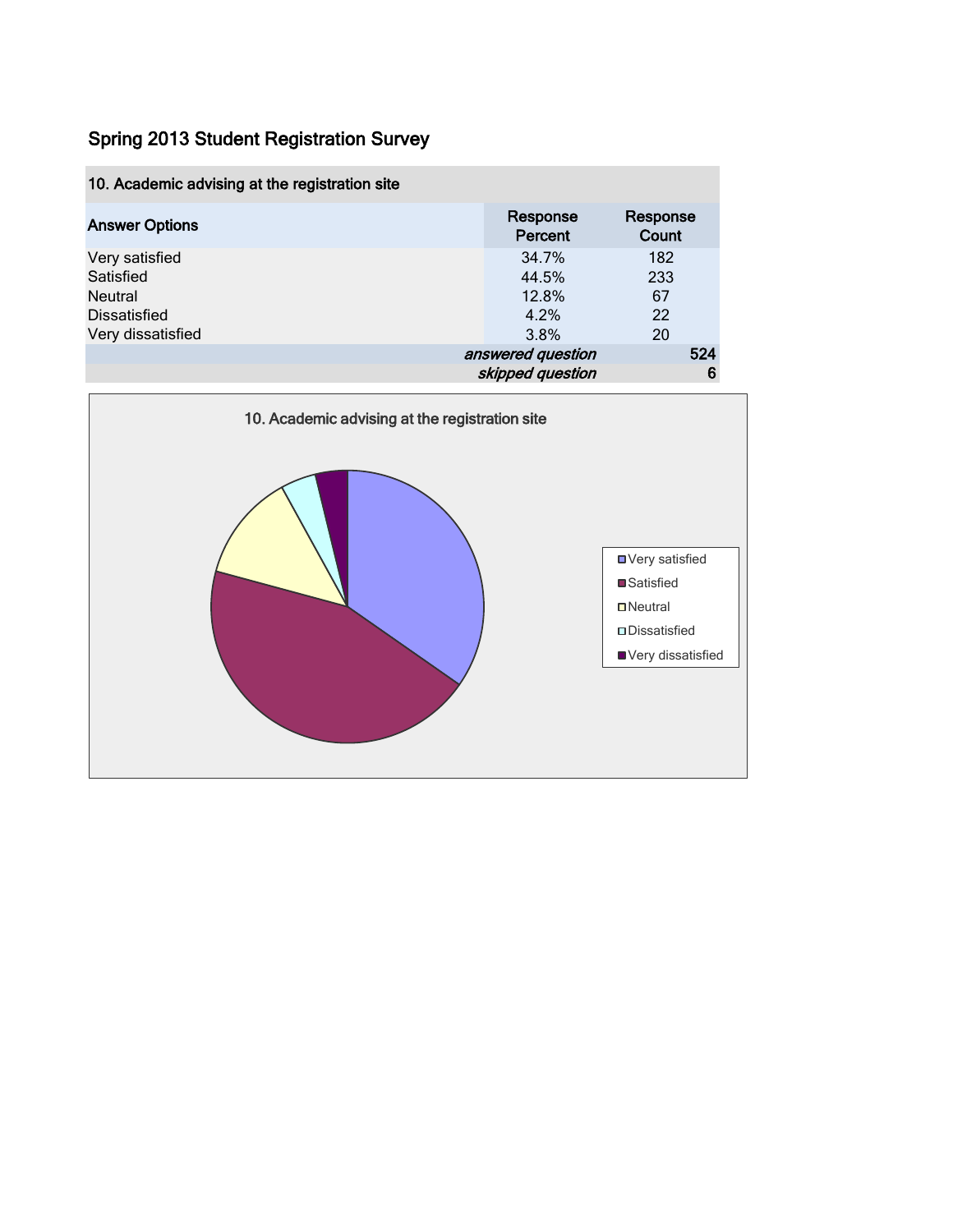| 11. Availability of courses for my program                                  |                                         |                              |
|-----------------------------------------------------------------------------|-----------------------------------------|------------------------------|
| <b>Answer Options</b>                                                       | Response<br>Percent                     | Response<br>Count            |
| Very satisfied<br>Satisfied<br>Neutral<br>Dissatisfied<br>Very dissatisfied | 35.4%<br>36.9%<br>16.9%<br>7.3%<br>3.5% | 184<br>192<br>88<br>38<br>18 |
|                                                                             | answered question<br>skipped question   | 520<br>10                    |

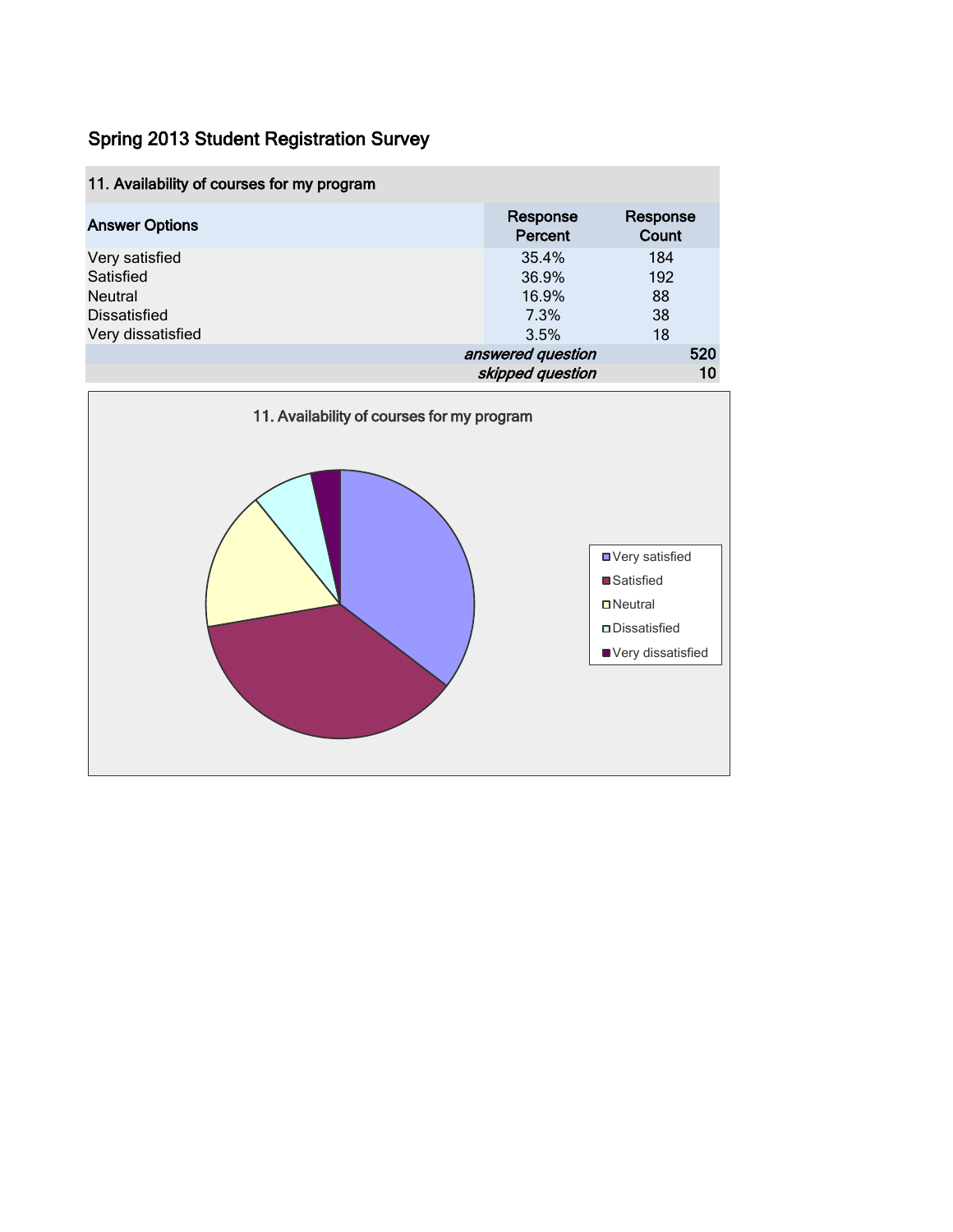| 12. Bill paying process                                              |                                               |                        |
|----------------------------------------------------------------------|-----------------------------------------------|------------------------|
| <b>Answer Options</b>                                                | Response<br>Percent                           | Response<br>Count      |
| Very satisfied<br>Satisfied<br><b>Neutral</b><br><b>Dissatisfied</b> | 33.5%<br>44.1%<br>14.8%<br>4.6%               | 175<br>230<br>77<br>24 |
| Very dissatisfied                                                    | 3.1%<br>answered question<br>skipped question | 16<br>522<br>8         |

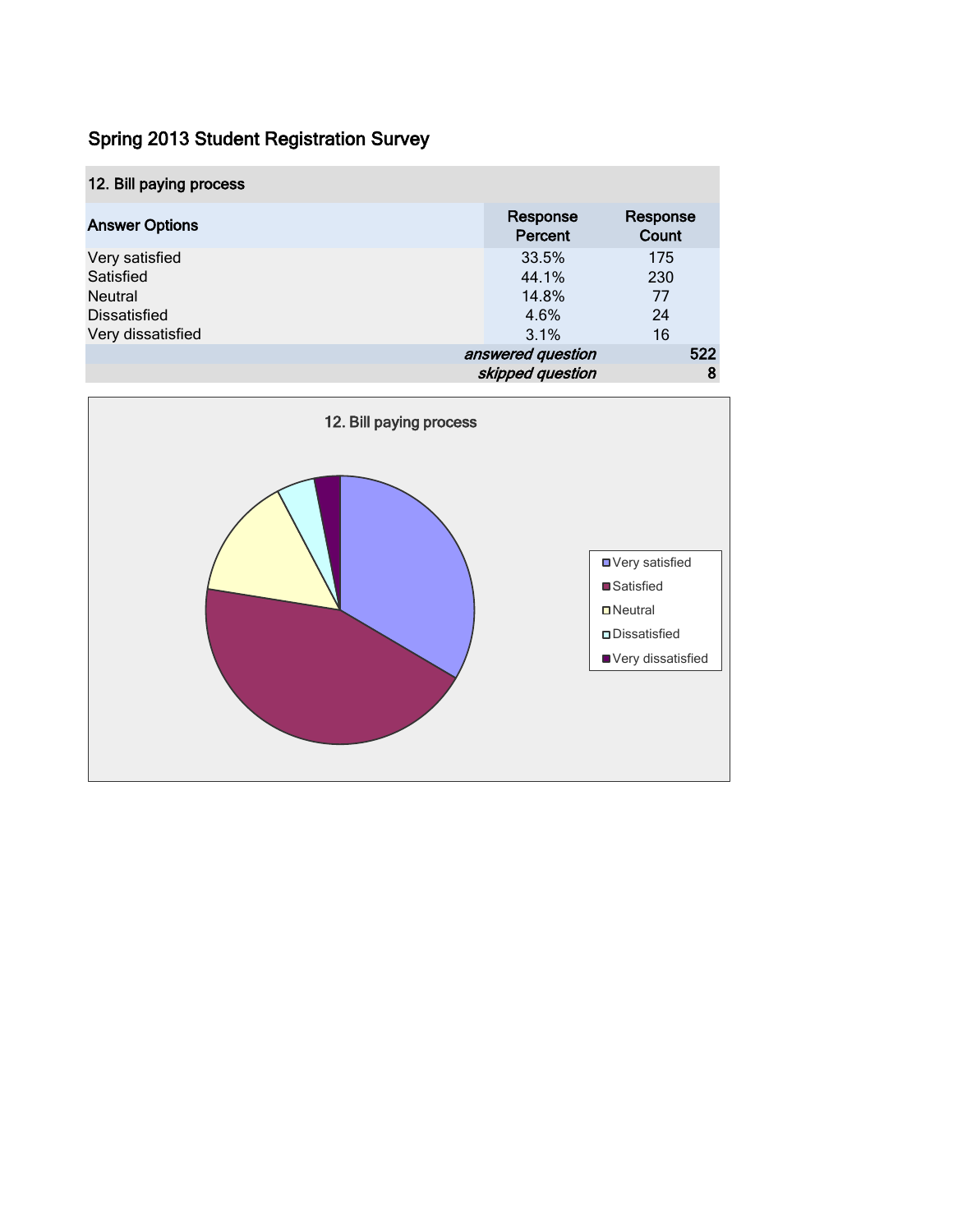| 13. TIME involved in completing registration process                               |                                         |                               |
|------------------------------------------------------------------------------------|-----------------------------------------|-------------------------------|
| <b>Answer Options</b>                                                              | Response<br>Percent                     | Response<br>Count             |
| Very satisfied<br>Satisfied<br>Neutral<br><b>Dissatisfied</b><br>Very dissatisfied | 33.8%<br>38.4%<br>19.4%<br>5.2%<br>3.3% | 176<br>200<br>101<br>27<br>17 |
|                                                                                    | answered question<br>skipped question   | 521<br>9                      |

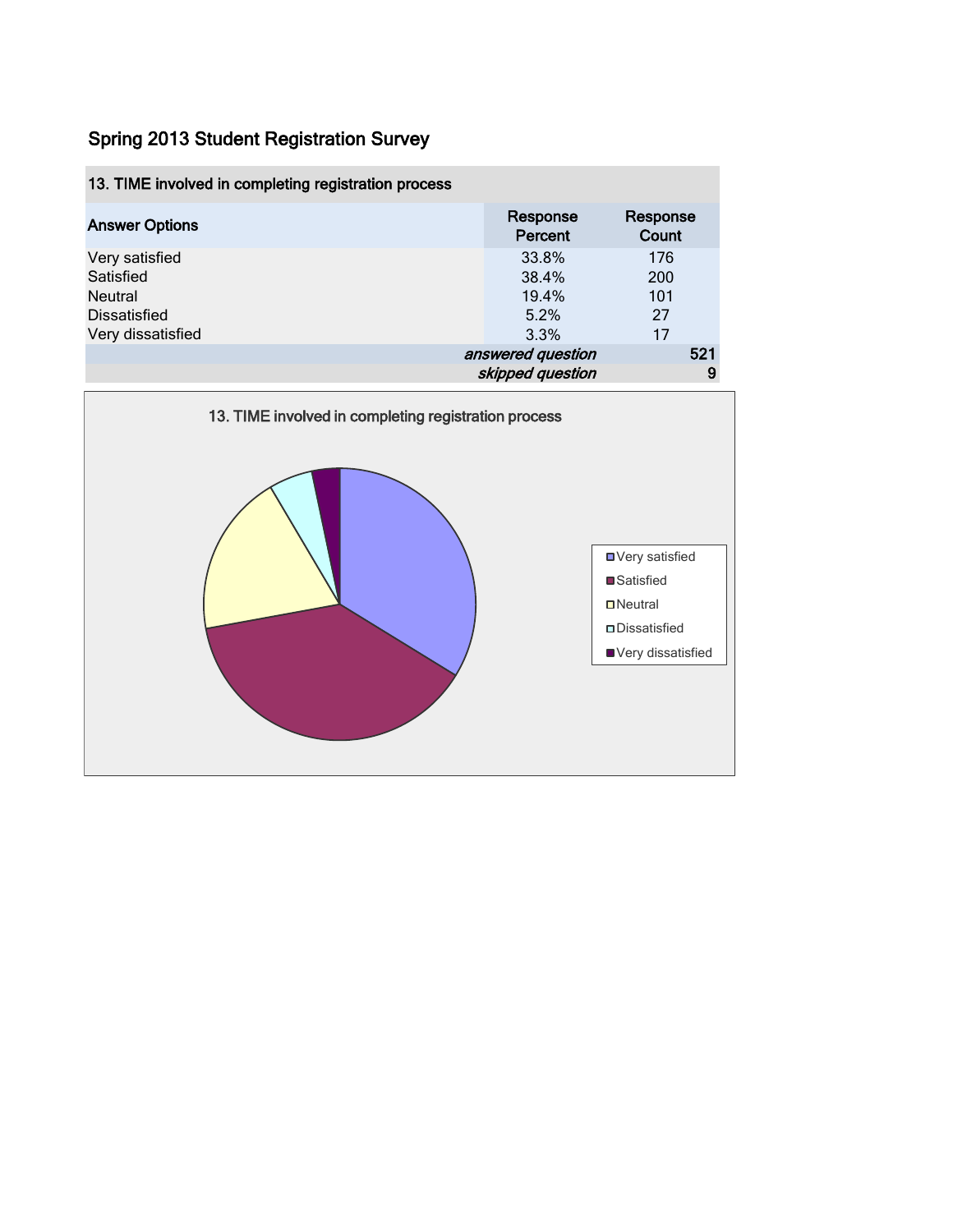| 14. Overall satisfaction with registration process |                     |                   |  |
|----------------------------------------------------|---------------------|-------------------|--|
| <b>Answer Options</b>                              | Response<br>Percent | Response<br>Count |  |
| Very satisfied                                     | 34.6%               | 179               |  |
| Satisfied                                          | 40.4%               | 209               |  |
| <b>Neutral</b>                                     | 16.4%               | 85                |  |
| <b>Dissatisfied</b>                                | 6.6%                | 34                |  |
| Very dissatisfied                                  | 1.9%                | 10                |  |
|                                                    | answered question   | 517               |  |
|                                                    | skipped question    | 13                |  |

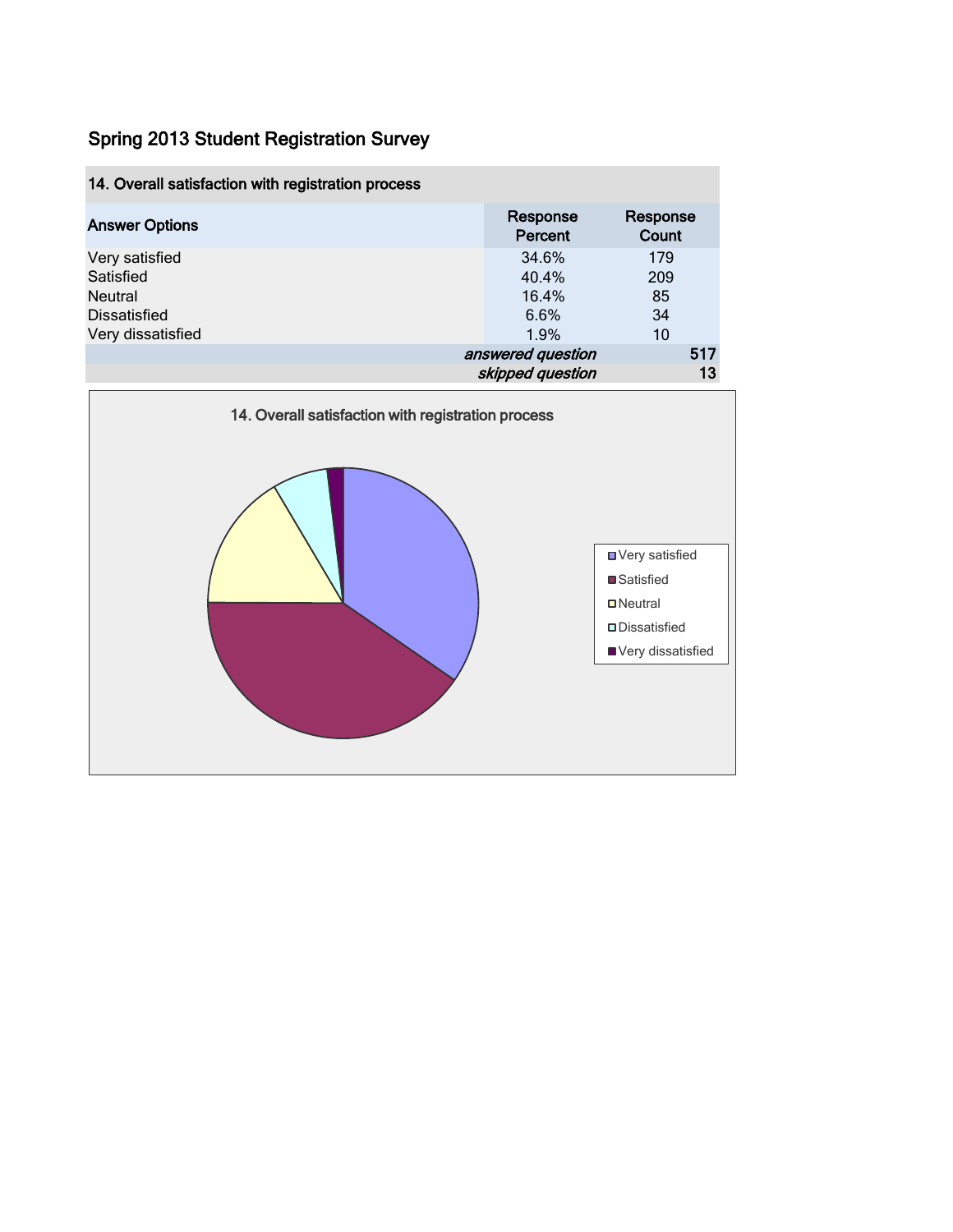2. What are some positive or negative things that you observed about the registration process? Please feel free to comment or make recommendations in this section.

| <b>Answer Options</b>                          | Response<br>Count |
|------------------------------------------------|-------------------|
| Positive Responses<br><b>Negative Reponses</b> | 122<br>67<br>55   |
| answered question<br>skipped question          | 122<br>408        |

| <b>Number</b> | <b>Response Text</b>                                                                                                                                                                                                                                                                                                                                                                                              | Categories                                                                       |
|---------------|-------------------------------------------------------------------------------------------------------------------------------------------------------------------------------------------------------------------------------------------------------------------------------------------------------------------------------------------------------------------------------------------------------------------|----------------------------------------------------------------------------------|
|               | The positive things are that it's really interesting seeing peer guides help<br>students. But the negative things is that it's really hard to understand how the<br>1 registration program are arranged, and how we I can get into each position.<br>I'm not very satisfied with the classes. Almost all of them are closed. I suggest<br>that you open more because there are many more student enrolling. Thank | Negative recommendations                                                         |
|               | 2 you!!<br>We would like a better place that has more space; Importantly more workers                                                                                                                                                                                                                                                                                                                             | Negative recommendations                                                         |
|               | 3 for us to help.<br>4 Need more available class<br>5 All the advisers need to show up an also the counselors                                                                                                                                                                                                                                                                                                     | Negative recommendations<br>Negative recommendations<br>Negative recommendations |
|               | 6 Every adviser need to show up because we need them to sign our papers<br>Some negative things about the registration process is the location and also<br>the arrangement of the steps in completing the registration process. The<br>presence and absence of some of the academic advisers also make the                                                                                                        | Negative recommendations                                                         |
|               | 7 registration process to slow down.<br>Space is limited; SEG did not pay when they promise; and it took very long                                                                                                                                                                                                                                                                                                | Negative recommendations                                                         |
|               | 8 time for me to get registered for my classes.                                                                                                                                                                                                                                                                                                                                                                   | Negative recommendations                                                         |
|               | <b>9</b> It's nice but too hard<br>Need more understanding.                                                                                                                                                                                                                                                                                                                                                       | Negative recommendations                                                         |
|               | 10 confused about other missing records                                                                                                                                                                                                                                                                                                                                                                           | Negative recommendations                                                         |
|               | 11 I got tired of walking. The Peer guides are not helping                                                                                                                                                                                                                                                                                                                                                        | Negative recommendations                                                         |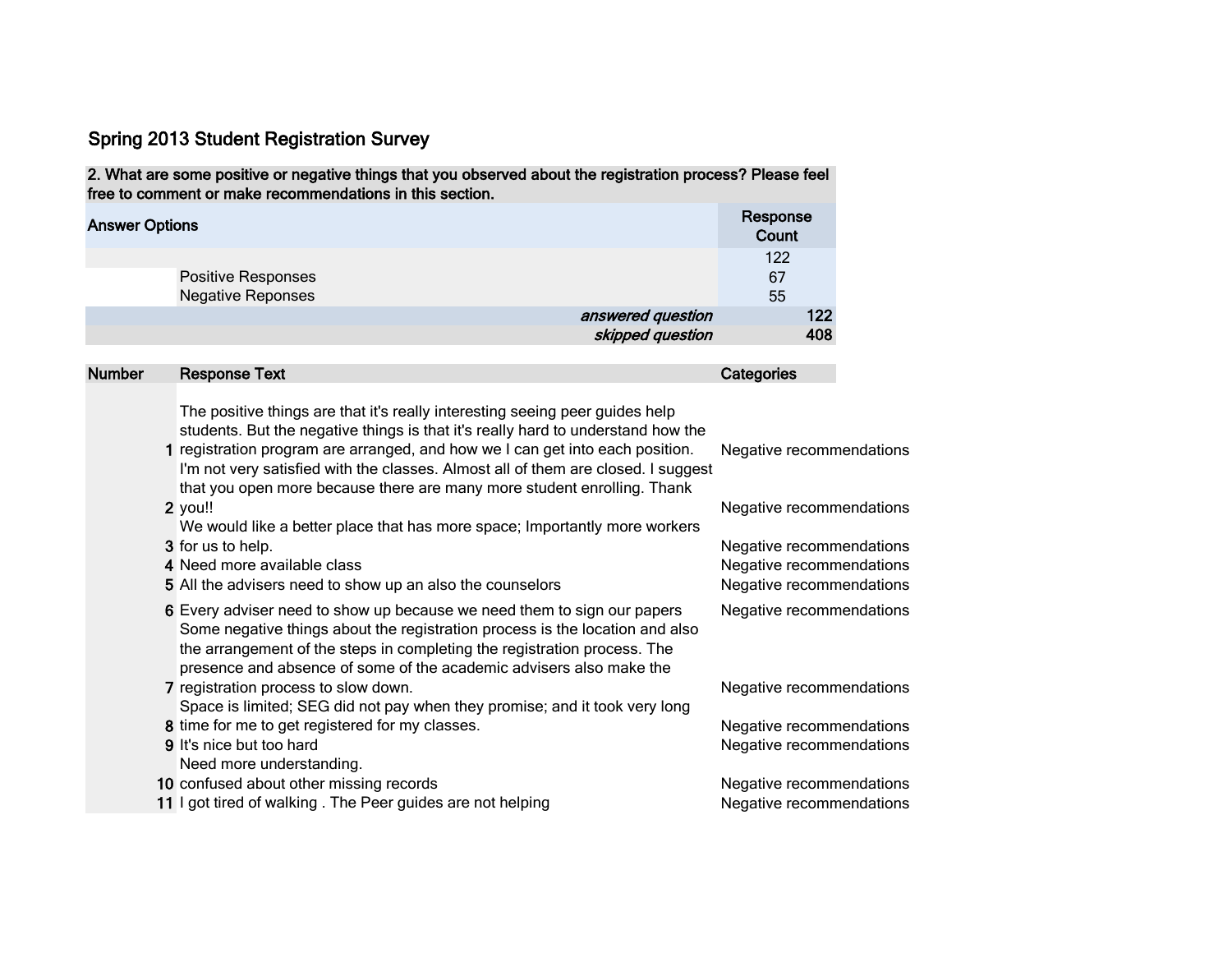| I suggest that the academic advisers should be extra careful in choosing our         |                          |
|--------------------------------------------------------------------------------------|--------------------------|
| 12 classes so there won't be any time conflict                                       | Negative recommendations |
| There are no positive and negative things that I observed about the                  |                          |
| 13 registration process.                                                             | Negative recommendations |
| 14 It's really small and crowded                                                     | Negative recommendations |
| Negative side: The space is too small                                                |                          |
| 15 Positive side: Everybody is helpful                                               | Negative recommendations |
| 16 Account is still having problems.                                                 | Negative recommendations |
| 17 None, just think communication lost sometimes.                                    | Negative recommendations |
| I think it's o.k! Above all, things are still new to me so, I have no offensive      |                          |
| feelings about anything, though it aches my feet from walking from place to          |                          |
| 18 place.                                                                            | Negative recommendations |
| <b>19 N/A</b>                                                                        | Negative recommendations |
| 20 None                                                                              | Negative recommendations |
| i really don't like this area because if there's lot of students, we can't all fit   |                          |
| 21 through the door and under the veranda                                            | Negative recommendations |
| 22 motivated Staffs                                                                  | Negative recommendations |
| 23 none                                                                              | Negative recommendations |
| 24 i dont know                                                                       | Negative recommendations |
| 25 there good but yeah totally slow                                                  | Negative recommendations |
| next time, they should make sure they finish everything with each student            |                          |
| before they assist the next person in line. some of us have other important          |                          |
| things to do other than waiting in line just to end up waiting again, kinisou        |                          |
| 26 chapwur                                                                           | Negative recommendations |
| BE MORE ORGANIZED AND BE AROUND WITH STUDENTS BECAUSE                                |                          |
| STUDENTS TEND TO NEED HELP AND ARE ASHAMED TO SEEK EXTRA                             |                          |
| 27 ASSISTANCE                                                                        | Negative recommendations |
| i really dont like that area because if there's lot of students, we cant fit through |                          |
| 28 the door and under the veranda                                                    | Negative recommendations |
| 29 everything is fine                                                                | Negative recommendations |
|                                                                                      |                          |
| The registration process are having some positive and also the negative side.        |                          |
| The negative side I'm very tired of sitting and waiting for the other student.       |                          |
| 30 The positive side is I also eat the freshmen they provide to us.                  | Negative recommendations |
| 31 Nothing                                                                           | Negative recommendations |
| Please open more classes esp. Expos writing, MS 100, and some science                |                          |
| 32 classes                                                                           | Negative recommendations |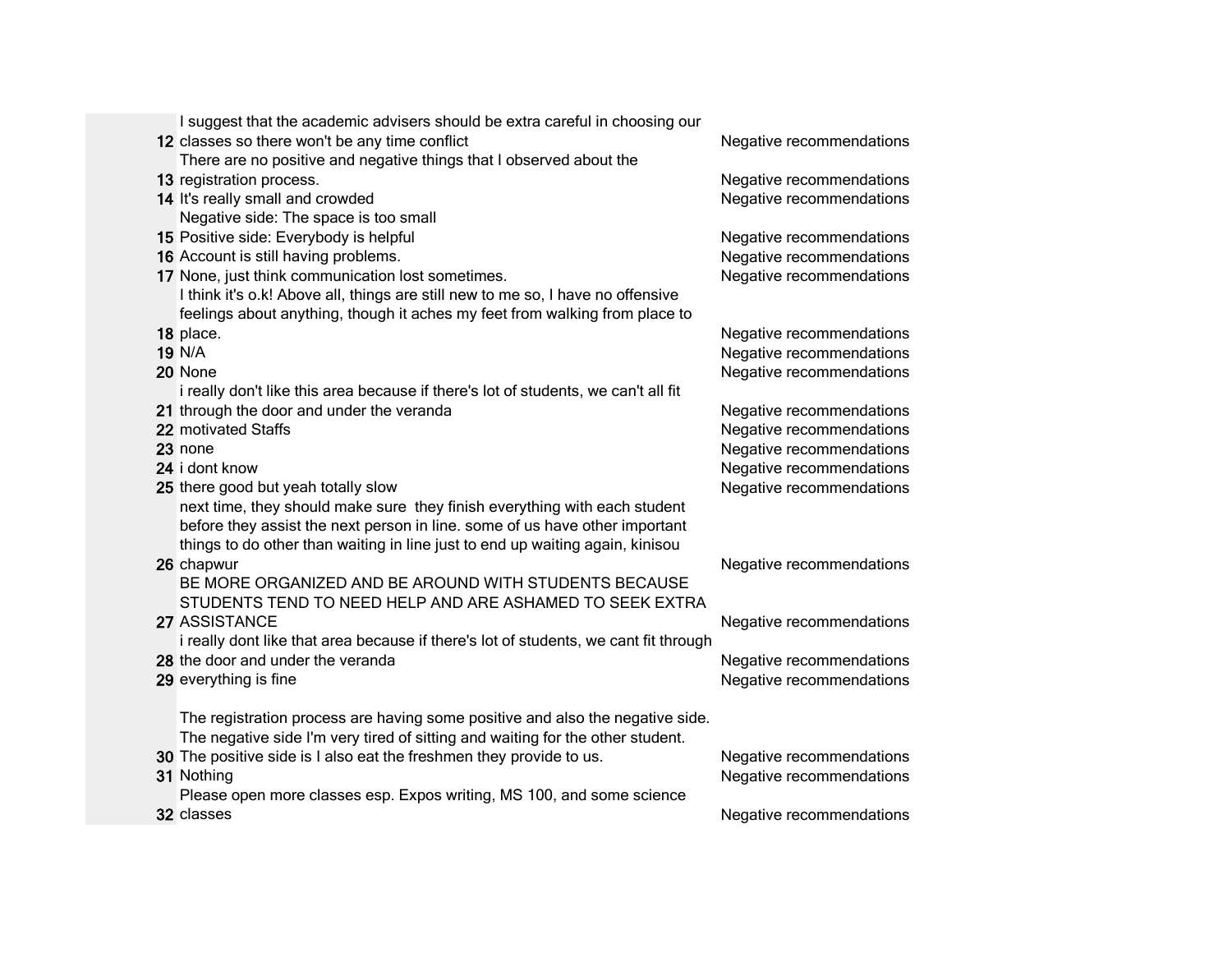| 33 No comment                                                                   | Negative recommendations |
|---------------------------------------------------------------------------------|--------------------------|
| There's no things that is bad, everything is already good for the registration  |                          |
| 34 process.                                                                     | Negative recommendations |
| In college we are have a rule for our school campus                             |                          |
| 35 We are using the same rule of using drugs in our campus                      | Negative recommendations |
| In college we are using time everyday                                           |                          |
| 36 We have different time for our classes                                       | Negative recommendations |
| I want to know more about in this campus and i need your help and your          |                          |
| 37 advices                                                                      | Negative recommendations |
| 38 No comments and no suggestion                                                | Negative recommendations |
| There is no positive and negative thing that observed about the registration    |                          |
| 39 process.                                                                     | Negative recommendations |
| 40 Everything is cool!!!                                                        | Negative recommendations |
|                                                                                 |                          |
| 41 The registration day was very excited the registration day was very crowded. | Negative recommendations |
| 42 No comments!!                                                                | Negative recommendations |
| 43 Registration is taking to much time.                                         | Negative recommendations |
| 44 Teacher are not enough to take care of students.                             | Negative recommendations |
| 45 Positive side, faculties are kind, negative side and I'm not satisfy.        | Negative recommendations |
| 46 FAO should tell students what to do more specific or clearly.                | Negative recommendations |
| Pohnpei Campus should definately get a generator. The power went out and        |                          |
| 47 slowed down the registration process.                                        | Negative recommendations |
| 48 Positive side, faculties are kind, negative side and I'm not satisfy.        | Negative recommendations |
| Well as for me, the positive about registration was good, the arrangement are   |                          |
| very good. The negative things about it, was that some people are always        |                          |
| 49 crossing others and that's make me sad.                                      | Negative recommendations |
| 50 No comment                                                                   | Negative recommendations |
| 51 Not at all!!                                                                 | Negative recommendations |
| I JUST HOPE THAT I WILL BE FAITHFUL TO MY SCHOOL NOW SO I CAN                   |                          |
| HAVE BETTER GRADES THAN LAST YEAR. THE REGISTRATION WAS                         |                          |
| 52 FINE                                                                         | Negative recommendations |
| 53 PLEASE MAKE THE CLASS ARRANGEMENT MORE BETTER.                               | Negative recommendations |
|                                                                                 |                          |
| I'm not satisfied with the classes, because there are lots of students, I mean  |                          |
| most of us did not attent the classes because they are closed. So, I suggest    |                          |
| 54 that you open the classes, so we can have future. Thank you peace            | Negative recommendations |
| 55 dont know yet                                                                | Negative recommendations |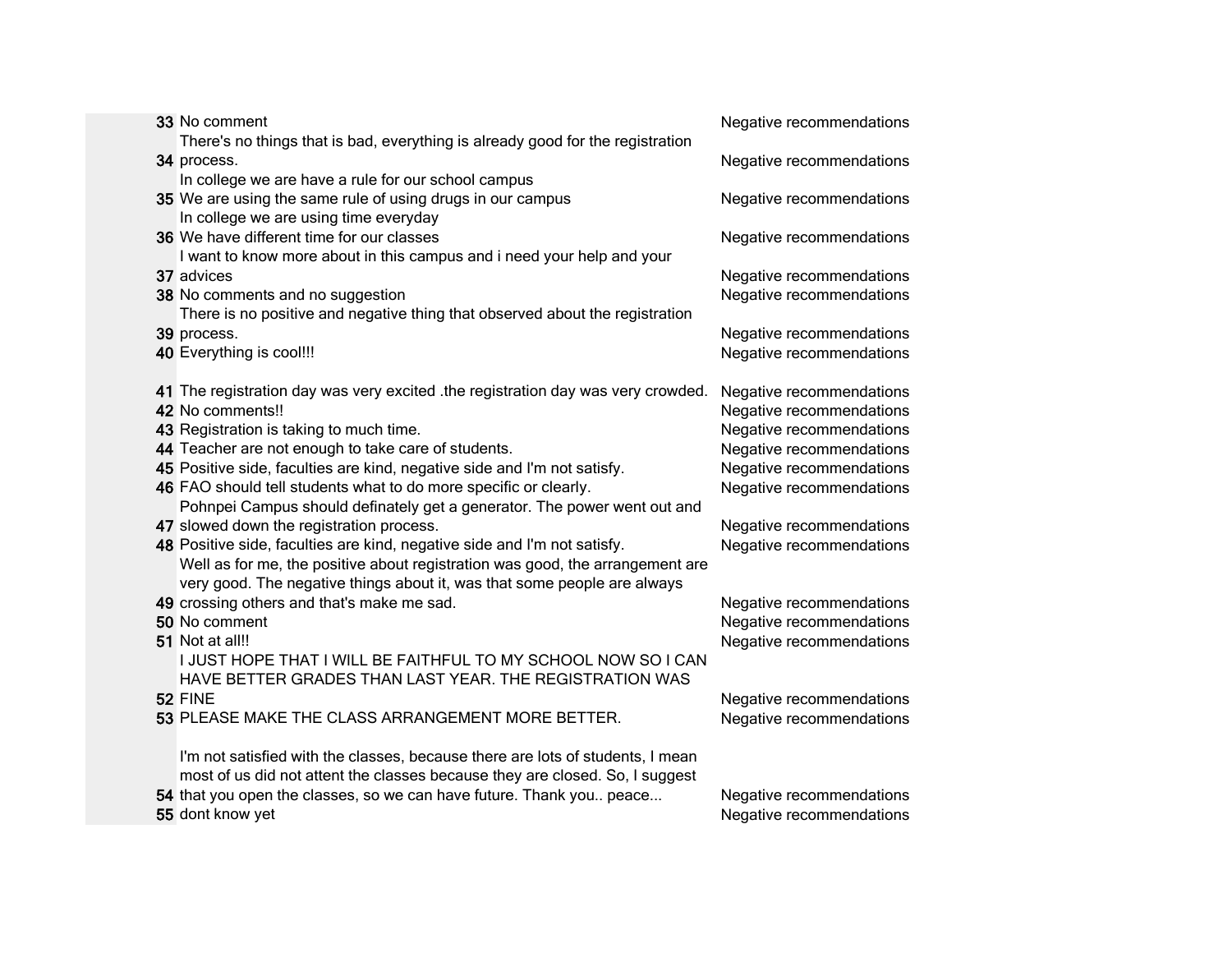| <b>56 EVERYTHING WAS FINE</b>                                                        | Positive recommendations |
|--------------------------------------------------------------------------------------|--------------------------|
| 57 VERY EXCELLENT                                                                    | Positive recommendations |
| <b>58 COOL!!</b>                                                                     | Positive recommendations |
| 59 For my own personal, satisfactional comments, it's good for as for as i can tell. | Positive recommendations |
| 60 The registration process is okay                                                  | Positive recommendations |
| 61 It's very satisfying                                                              | Positive recommendations |
| 62 Everything went well today                                                        | Positive recommendations |
| 63 Well, everything went okay today                                                  | Positive recommendations |
| 64 Everything goes smooth                                                            | Positive recommendations |
| 65 Very good                                                                         | Positive recommendations |
| 66 Very slow                                                                         | Positive recommendations |
| 67 Keep up the good work                                                             | Positive recommendations |
| 68 It was perfect. Thank you                                                         | Positive recommendations |
| 69 Everybody's helpful                                                               | Positive recommendations |
| 70 It's Good                                                                         | Positive recommendations |
| 71 This registration is well-organized and it is better for me                       | Positive recommendations |
| 72 Everything is in order and time is good                                           | Positive recommendations |
| 73 It was very good                                                                  | Positive recommendations |
| 74 Everything went very well                                                         | Positive recommendations |
| 75 Thank you very much                                                               | Positive recommendations |
| 76 Your are all doing a great job. Good work                                         | Positive recommendations |
| 77 Overall, good for me.                                                             | Positive recommendations |
| 78 People are very helpful and students are just confusing others.                   | Positive recommendations |
| Well, I will just say thanks to all the staff for their time that they spend to help |                          |
| 79 us completely on our registration.                                                | Positive recommendations |
| 80 The registration process is very good and the staff worked very well.             | Positive recommendations |
| 81 There is no negative things about the process. It was great.                      | Positive recommendations |
| 82 Keep up the good work.                                                            | Positive recommendations |
| 83 Everything went well this year!                                                   | Positive recommendations |
| 84 None, as far as I can tell.                                                       | Positive recommendations |
| This registration, very good cus we have continued to further our education.         |                          |
| 85 So registration is better than walking around. Maybe that's all.                  | Positive recommendations |
| 86 Nice and good support from all staffs.                                            | Positive recommendations |
| 87 so far so good                                                                    | Positive recommendations |
| 88 very good!                                                                        | Positive recommendations |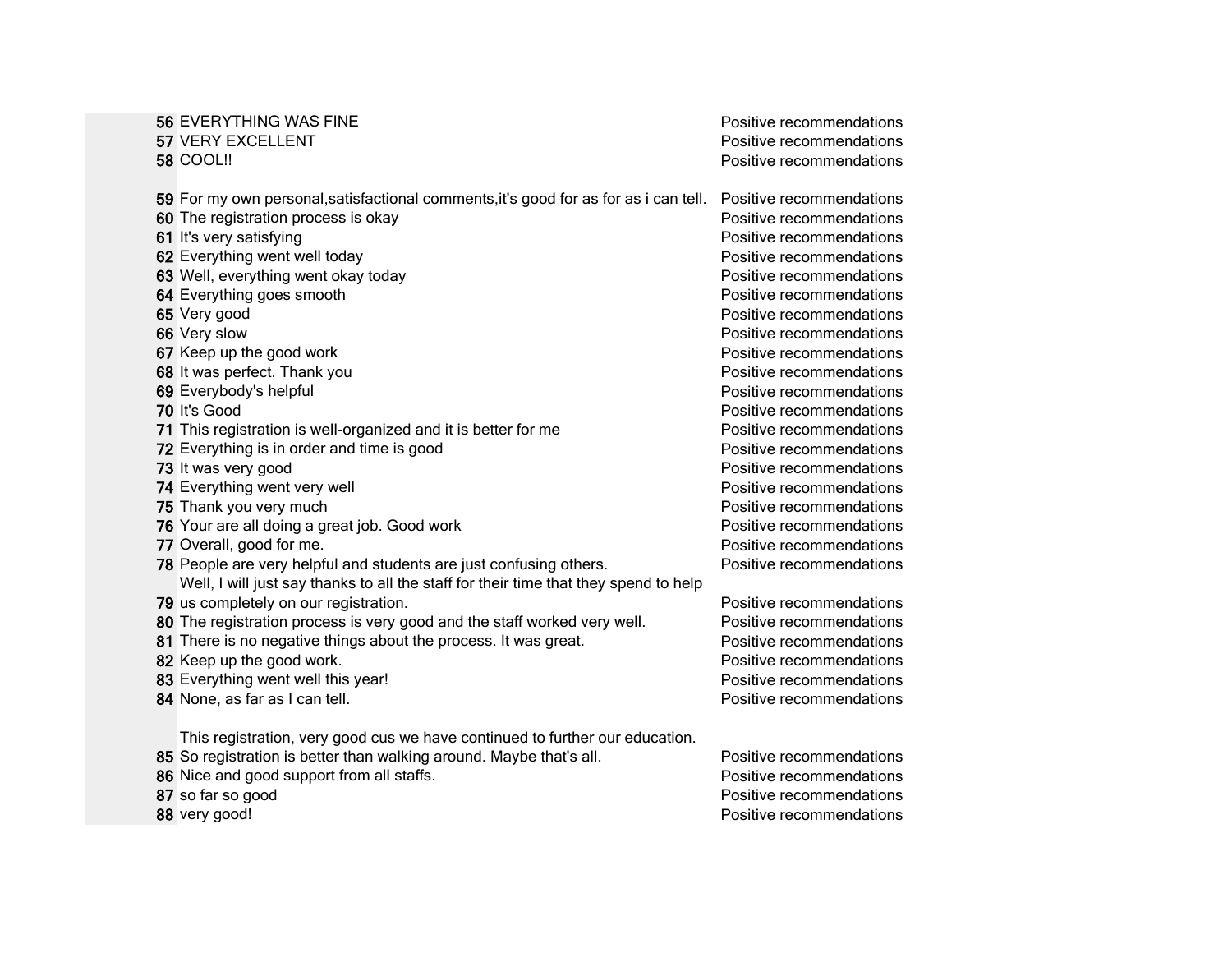| 89 So far so good                                                                                                     | Positive recommendations |
|-----------------------------------------------------------------------------------------------------------------------|--------------------------|
| 90 Positive things is more chair and desk                                                                             | Positive recommendations |
| 91 Everything is fine                                                                                                 | Positive recommendations |
| the positive things that i observed about the registration process is perfect so                                      |                          |
| 92 far nothing to say about negative things during the process                                                        | Positive recommendations |
| I'm satisfied with everything the staff and faculty are doing am proud of them.                                       |                          |
| 93 Thank you!                                                                                                         | Positive recommendations |
| 94 Its all good                                                                                                       | Positive recommendations |
| 95 I observed some positive things because you guys are helpful                                                       | Positive recommendations |
| 96 thank you very much                                                                                                | Positive recommendations |
| enjoyed the helpful and friendly peer guides                                                                          |                          |
| 97 thanks for the appetizers                                                                                          | Positive recommendations |
| it is good because they are treat us very well. such as, the staffs and the peer                                      |                          |
| 98 guides                                                                                                             | Positive recommendations |
|                                                                                                                       |                          |
| 99 NOTHING ALL WENT WELL, ITS CONSIDERED VERY GOOD ACTUALLY                                                           | Positive recommendations |
| 100 keep it neat as wonderful                                                                                         | Positive recommendations |
| 101 keep it up you guys are great<br>I think registration took lot of waiting overall it was satisfactory, and i look | Positive recommendations |
| 102 forward to a good time, both fun and educational                                                                  | Positive recommendations |
| 103 keep it up :) you guys are great                                                                                  | Positive recommendations |
| 104 Keep it neat as wonderful                                                                                         | Positive recommendations |
| 105 I observed some positive things because you guys are helpful                                                      | Positive recommendations |
| 106 It's all good                                                                                                     | Positive recommendations |
| I'm satisfied with everything the staff and the faculty are doing. I'm proud of                                       |                          |
| 107 them. Thank you!                                                                                                  | Positive recommendations |
| 108 motivated staff                                                                                                   | Positive recommendations |
|                                                                                                                       |                          |
| The Positive things that i observed about the registration process are perfect.                                       |                          |
| 109 so far nothing to say about about the negative things during the registration                                     | Positive recommendations |
| 110 Positive thing is more chair                                                                                      | Positive recommendations |
| 111 so far so good                                                                                                    | Positive recommendations |
| 112 very good                                                                                                         | Positive recommendations |
| 113 Not bad                                                                                                           | Positive recommendations |
| 114 I have no comments because everything is very clear.                                                              | Positive recommendations |
| 115 Nothing Everything is perfect                                                                                     | Positive recommendations |
| 116 Awesome, very satisfying                                                                                          | Positive recommendations |
|                                                                                                                       |                          |